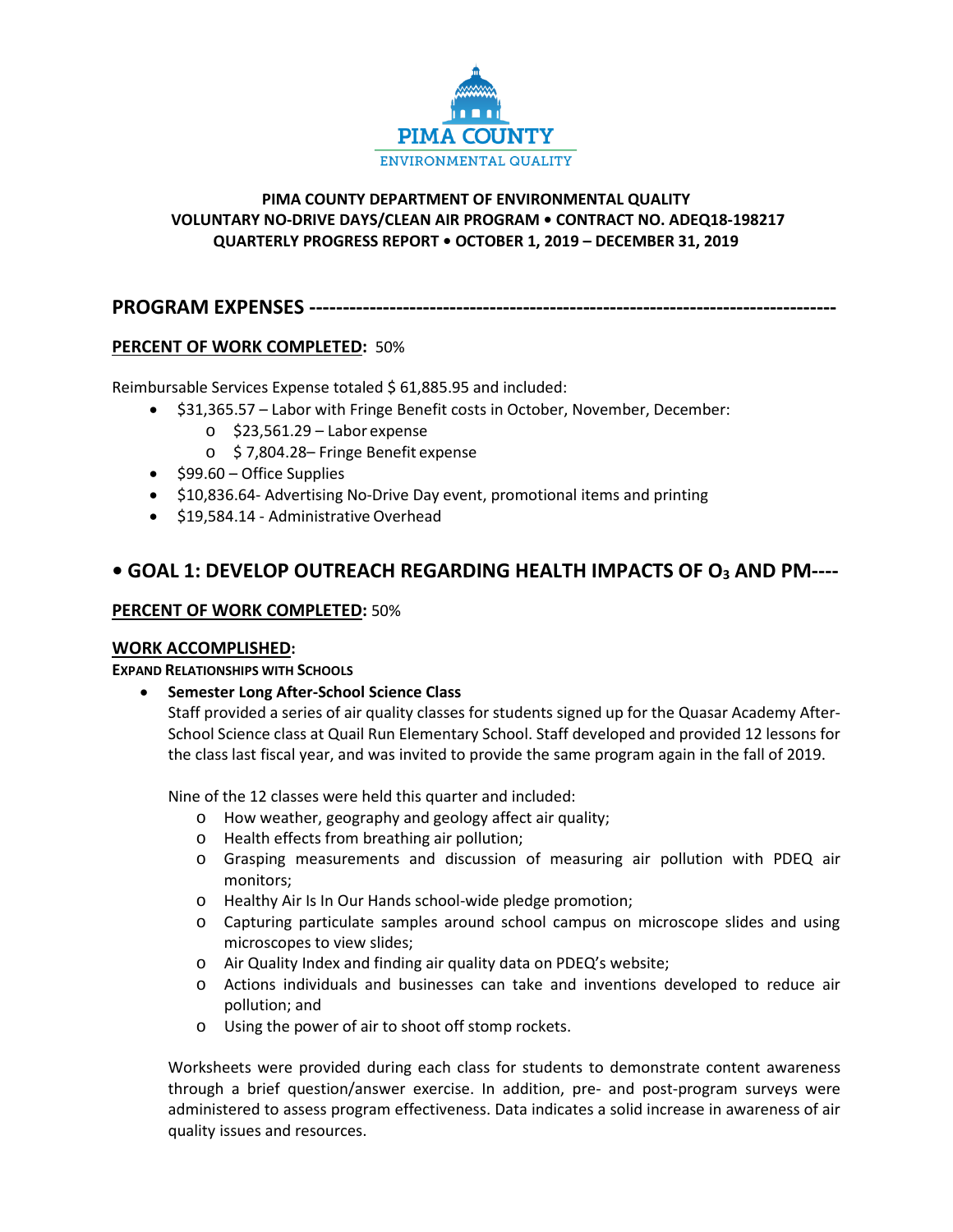## • **Potential Collaboration with Tucson Unified School District (TUSD)**

In October, staff met with a representative of the school district to discuss a potential partnership in providing information about drive-lessinitiatives for 86 schools in the district. We discussed the potential of providing presentations for classrooms, adult groups and school staff and articles for social media and newsletters. A description of PDEQ's presentations was emailed, to be shared amongst staff at the schools. Future meetings are planned.

### • **Cooper Center for Environmental Learning**

In December, staff was approached by an instructional specialist with the Cooper Center who is developing a program for high school students regarding air quality. As a resource, they are using PDEQ's Clean Air curriculum published in 1996. The instructor touched base to ask if we could help confirm information is current and applicable. They would like to incorporate numerous ideas and activities from the curriculum and were seeking permission to use the content. VNDD staff expressed delighted approval and agreed to help answer questions, share resources and brainstorm if desired. Staff also requested to see the final product for potential use in our outreach program, and asked if they would share how many students are exposed to the materials once the program is operational.

### **EXPAND RELATIONSHIPS WITH SMALL BUSINESSES**

Staff maintains a relationship with the Downtown Tucson Partnership (DTP) and works with them to promote special VNDD events as warranted and re-supply with Clean Air Program literature, including bookmarks, *Desert Dwellers Know* activity sheets and *The Loop* Maps. The Partnership is a non-profit 501 (c)(6) corporation created to implement enhanced municipal services for the Downtown Business Improvement District. Included in their services is marketing and promotions to downtown businesses.

The following businesses responded favorably to our initial connection: Arizona School for the Deaf and Blind, Banner UMC, City of Tucson, El Rio Health Center, D&D Pinball, Epic Café, Time Market, Caruso's Italian Restaurant, Urban Fresh Restaurant (plant-based local organic food), Pima Community College and University of Arizona Parking and Transportation Services. In addition, staff shared educational materials with a roving artist/sculptor and small business owner of Gardening Insights, who promotes environmentally-sensitive urban wildlife habitat and garden design services in downtown Tucson. At this time, staff is looking at innovative strategies to identify and address barriers to employees engaging in alternate modes of transportation. Outreach options include PDEQ staff providing presentations, resource tables at health or benefits fairs, newsletter articles, or supplying businesses with literature, STEAMinspired activity sheets and other air quality resources.

### **DETERMINE OPTIMAL WAYS TO ENGAGE TARGET AUDIENCES**

Staff employs a multi-media approach in order to effectively reach a wide variety of audiences and unique individuals within each audience. A combination of PowerPoint, props, demonstrations, stories, games, picture cards, audio-visuals and different perspectives are incorporated to engage multiple types of learners and address different motivators within any given audience.

Staff updates presentations, creates new activities and crafts messages and articles while considering relevant current issues.

### **REPORTS OR DATA PRODUCED:**

**PRE- AND POST-PROGRAM SURVEYS AT QUAIL RUN ELEMENTARY SCHOOL**

- Increase in frequency of student's thinking about air: 40%
- Increase in the ability to list five or more causes of air pollution: 60%
- Increase in the ability to list five or more health effects from breathing unhealthy air: 40%
- Increase in ability to list five or more actions to reduce air pollution: 40%
- Increase in understanding where to find current air quality information: 80%

#### 2 | PDEQ Voluntary No-Drive Days Program • 2019-2020 1st Quarter Report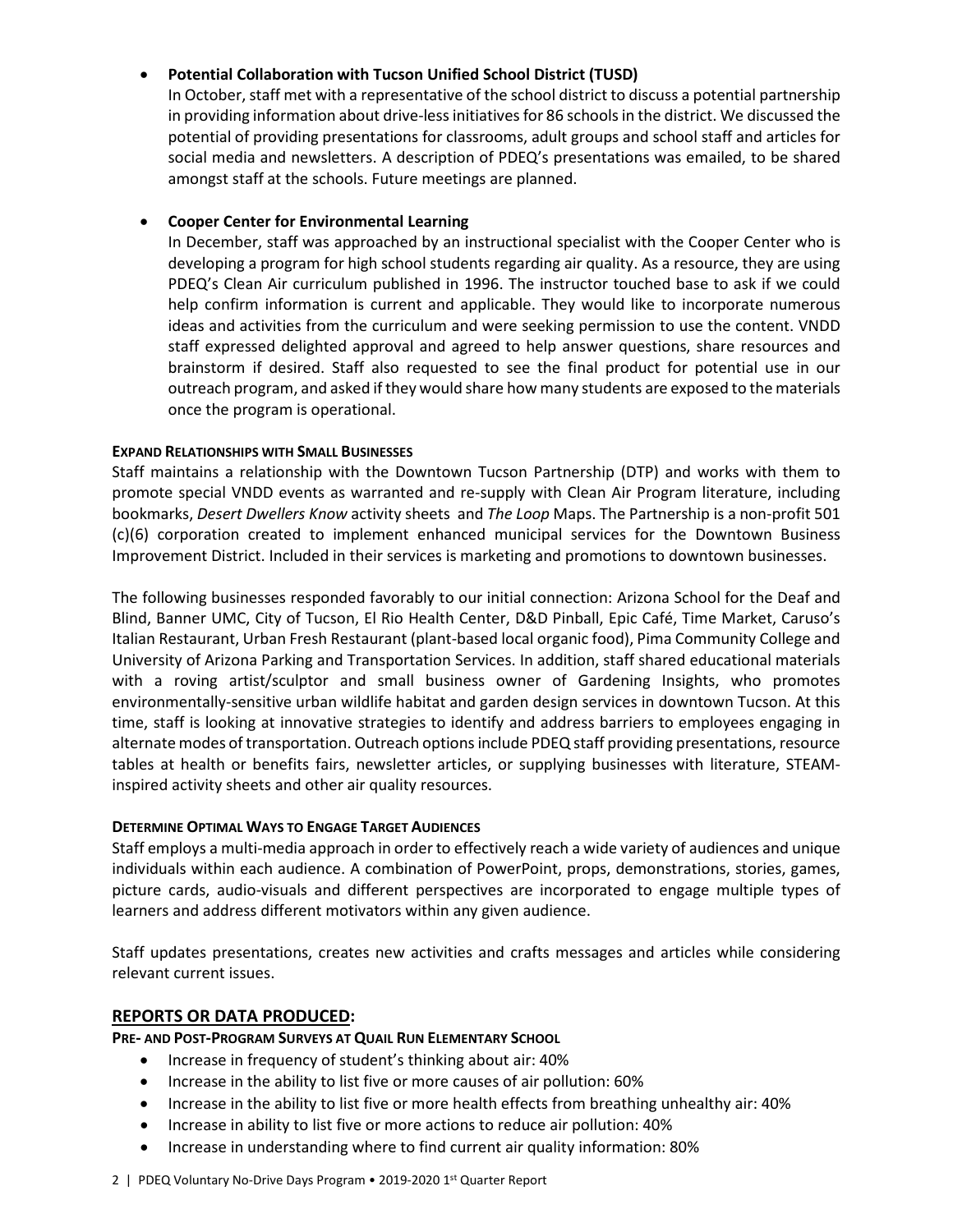Student comments on what they liked the best about the class:

- Everything was awesome and she did it perfectly.
- All the cool stuff we do here.
- Learning about air.
- It was fun with the experiments.
- Projects.

Student comments on suggestions for improvement:

- Needs some more students.
- More stuff.
- Nothing. Everything was perfect. Nothing was wrong.

# **• GOAL 2: COMMUNITY-WIDE EVENTS & ACTIVITY ----------------------------------------**

## **PERCENT OF WORK COMPLETED:** 25%

## **WORK ACCOMPLISHED:**

### **CYCLOVIA TUCSON**

Cyclovia Tucson is a free mobile event aimed at families to encourage no-drive days and enjoyment of walking, cycling, skating, playing and having fun in car-free streets. This event, organized by the Living Streets Alliance (LSA) and supported by VNDD, provides a venue for people to practice and become comfortable riding bikes and walking throughout various neighborhoods. It enables individuals to become more confident alternate mode users without the common obstacles caused by motor vehicle traffic.

The October 27, 2019 event was attended by an estimated 40,000 people and encompassed a route from the Julian Wash Archaeological Park to Mission Manor Park. Not only providing a car-free pathway along this route, Cyclovia Tucson provided live music, food trucks, a climbing rock wall, zipline, games, free bike helmets, mariachi and folklorico performances and dozens of activity booths throughout the 3.75 mile stretch.

As a sponsor of the event, PDEQ provided advertising in Arizona Bilingual Magazine, Zocalo Magazine and social media platforms made possible with VNDD/Clean Air Program funding. Our logo was posted in the advertisements and on multiple LSA webpages and promotional emails. We were also a featured activity point in the *Cinco de Cyclovia* scavenger hunt that drew more attention to our booth.

### **USE THE LOOP FOR YOUR COMMUTE PROJECT**

Materials promoting the Loop multi-use, car-free path are distributed at outreach events and the *Use the Loop for Your Commute* flyer and maps are available at new employee orientations for Pima County employees throughout the year.

### **SUPPORTING COMMUNITY PROGRAMS TO ENHANCE NO-DRIVE DAYS GOALS**

VNDD staff works with many groups to incorporate No-Drive Days efforts throughout the community.

• **Arizona Department of Environmental Quality**

PDEQ staff continued to promote the Arizona Department of Environmental Quality five-day air quality forecast program for the Pima County region for ground-level ozone and coarse particulate matter. It is intended to not only provide warnings to people who might have health issues associated with elevated levels of air pollution, but also to act as a preemptive measure, providing time for people to make plans that could help keep air quality in a healthy range when it is forecasted to be unhealthy.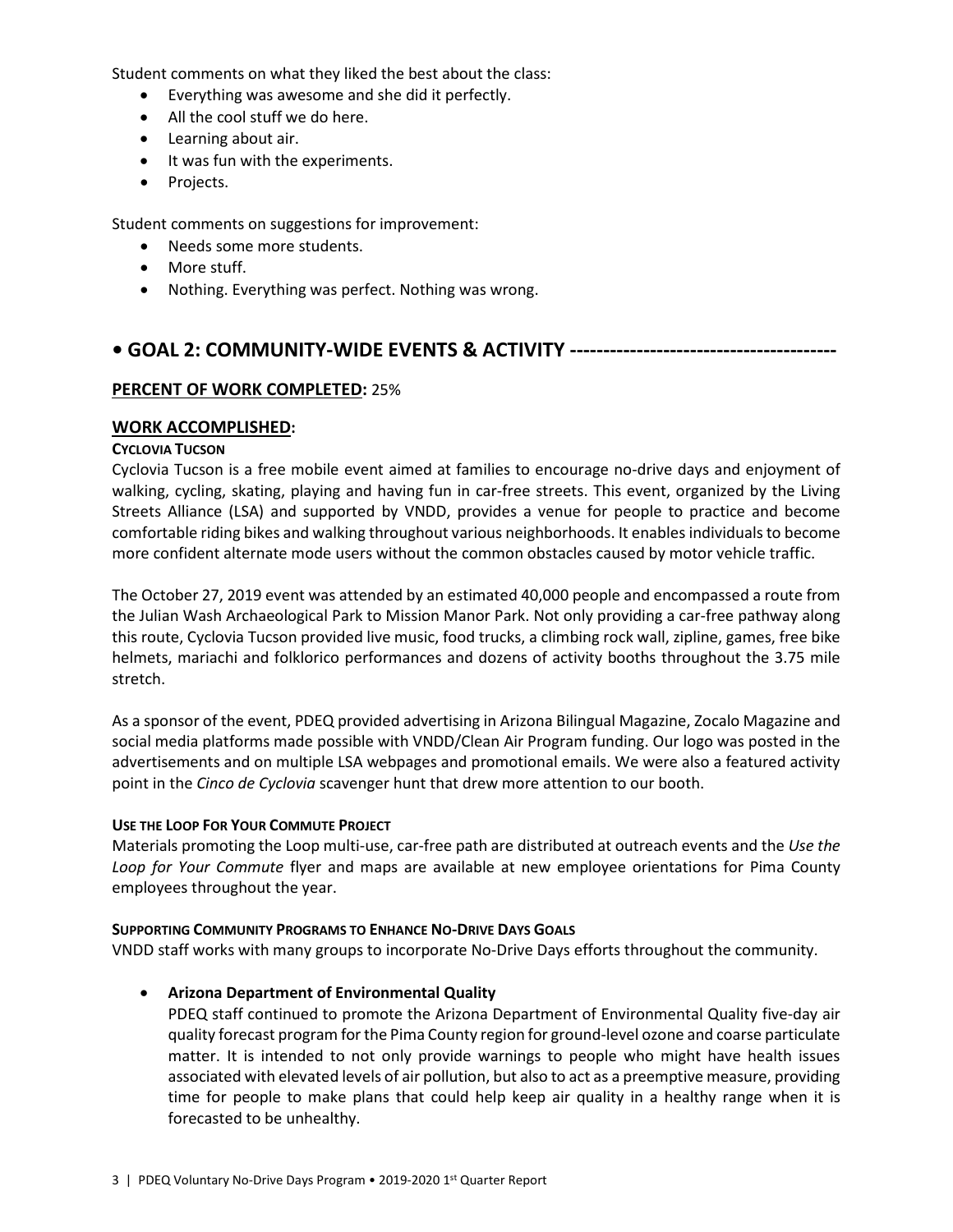VNDD staff promoted the forecasting service at presentations and events, on social media, in news releases and on a link on the main page of PDEQ's website.

### • **Green Valley Community**

Staff represented Pima County DEQ at the Green Valley Council meetings to keep the committee updated on air quality issues. Presentations on air quality issues are given each month and questions about local concerns are addressed. This involvement has strengthened rapport with the Green Valley community and has proven helpful when reaching out to the at-risk population on sensitive issues, such as air quality and mining activity.

## • **Living Streets Alliance**

The Living Streets Alliance (LSA) is a 501(c)(3) organization established to promote healthy communities by empowering people to transform streets into vibrant places for walking, bicycling, socializing and play. In addition to supporting Cyclovia Tucson to help promote bicycling and walking in place of vehicle trips, VNDD staff connects with LSA regarding the Bike Valet Program and other potential collaborative projects.

## *Bike Valet Program:*

- o Free, conveniently placed bike racks at community events encourages participants to leave cars at home and use bicycle transportation to venues;
- o VNDD staff provided funding for the purchase of bike racks during Fiscal Year 2014-2015 that continue to be used;
- o During this quarter, the bike racks were utilized at three events: Cultivate Market, BICAS 30 Year Anniversary and the BICAS Art Auction where a total of 80 bikes were parked, replacing car trips.

## • **National Weather Service**

Staff collaborates with the National Weather Service (NWS) to provide air quality information to the public. The partnership provides timely reports that warn the public of potential or existing airborne dust and ozone issues and include a health impact statement to protect the public. When NWS issues air quality alerts the message also includes information about the availability of air quality information on the PDEQ website.

### • **Pima Association of Governments**

Staff continued to collaborate with PAG on a variety of programs and projects:

- o Partnerships: Staff met with staff from PAG in October to discuss ways to expand outreach to major employers and local jurisdictions. Based on the discussion, a plan was created and sent to PAG for review and approval.
- o Air Quality Subcommittee: Chair meetings; help develop agenda with informative speakers to educate members about air quality issues and concerns; provide presentations regarding various air quality subjects.
- o Travel Reduction Task Force: Jurisdictional representative, provide air quality-related presentations, Travel Reduction Program Enforcement Agency for companies located in unincorporated areas of Pima County.
- o Pima County's Travel Reduction Program (TRP): Promoted alternate modes of transportation to approximately 7,000 Pima County employees via presentations, newsletter articles, email blasts, intranet site, Facebook group *Commute Trips & Tips*, and Reduced Emissions and Air Pollution (REAP) rewards program.
- $\circ$  Staff facilitated the annual Travel Reduction Employee survey for PAG, as required by the Pima County Travel Reduction Ordinance 17.40. To entice employees to take the short survey, staff compiled a page of humorous jokes and provided an on-line link to it as a thank you for taking the survey. Staff promoted the survey to Pima County employees by: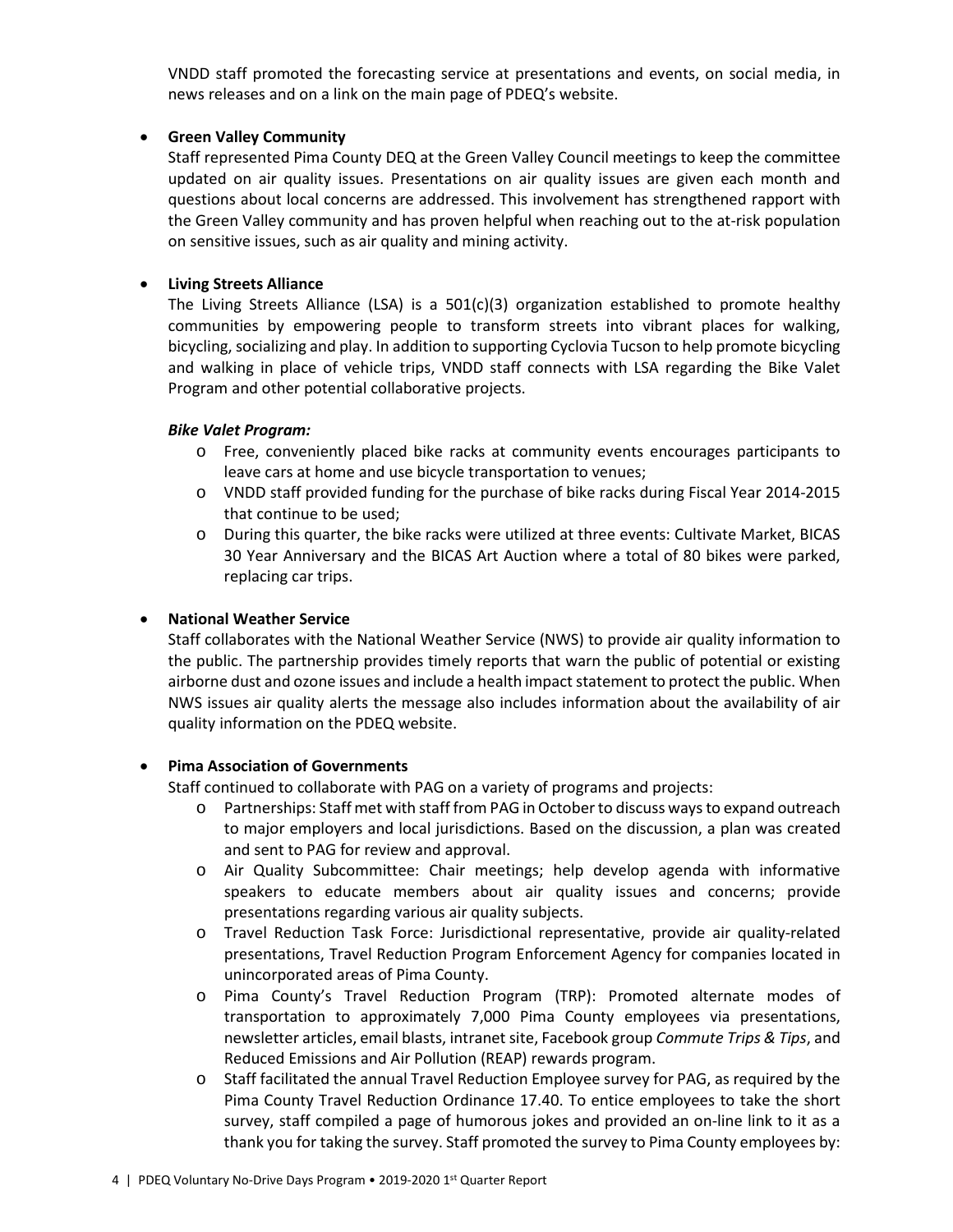- Providing a draft memo from the County Administrator to employees and arranging it's distribution to employees via email by Pima County's Communications Office;
- Arranging for placement on the ADP system for all employees to view;
- Submitting an article for the employee eScoop newsletter and TRP website which were posted in October;
- Sent an email and email reminders to Department Personnel Representatives with a request to promote the survey to employees within their departments;
- Sent a message to members of our internal TRP listserves; and
- Posted an announcement on our *Commuter Trips and Tips* Facebook group page.

# • **Pima County Government Departments**  *Communications Office*

o Staff worked with graphic designers and communications specialists on a variety of projects including eScoop articles and news releases.

#### *Environmental Quality*

o With reimbursement funding from the PDEQ Director's Office, staff operates a Guaranteed Ride Home Program for Pima County employees. This helps to encourage and serve employees who use alternate modes of transportation for their work commutes by providing a reimbursable ride home if they are without a personal vehicle and a crisis or emergency happens. Eighty-one Pima County employees are registered for this program, four of which registered during this quarter. One emergency ride traveled this quarter, cost the Director's Office \$15.40.

#### *Health Department*

- o Bicycle and Pedestrian Program: Promoted on-line and paper maps of bike routes and The Loop non-motorized pathway, employee bike-share program, and related literature with the general public and Pima County employees.
- o VNDD staff met with the Health Department's Principal Investigator of the Racial and Ethnic Approaches to Community Health (REACH) program. VNDD and REACH staff have mutual interest to promote The Loop, a 131-mile car-free shared path in Tucson. Many Clean Air Program resources align well with REACH efforts to support use of alternative modes, highlighting active transportation options. In addition, The Loop's access to the natural environment connects with Drive-Less initiatives and PDEQ's overall public health and wellness goals.

#### *Human Resources*

- o New Employee Orientations: Provided Travel Reduction Program presentations and informational literature about alternate modes of transportation to new employees.
	- Presentations delivered this quarter: 4
	- Attendees: 133
- o Bus Pass Sales: Pima County employees are eligible to receive a 50% subsidy on 30-day transit passes via the HR Benefits program.
	- Passes sold this quarter: 874

#### *Office of Sustainability and Conservation*

o Staff contributes to the Alternate Fuels Chapter of the Sustainability Action Plan for County Operations. This subcommittee is dedicated to reduce miles driven, improve efficiencies, and reduce emissions from the fleet of vehicles used by Pima County employees. Key participating departments on the subcommittee include Fleet Services,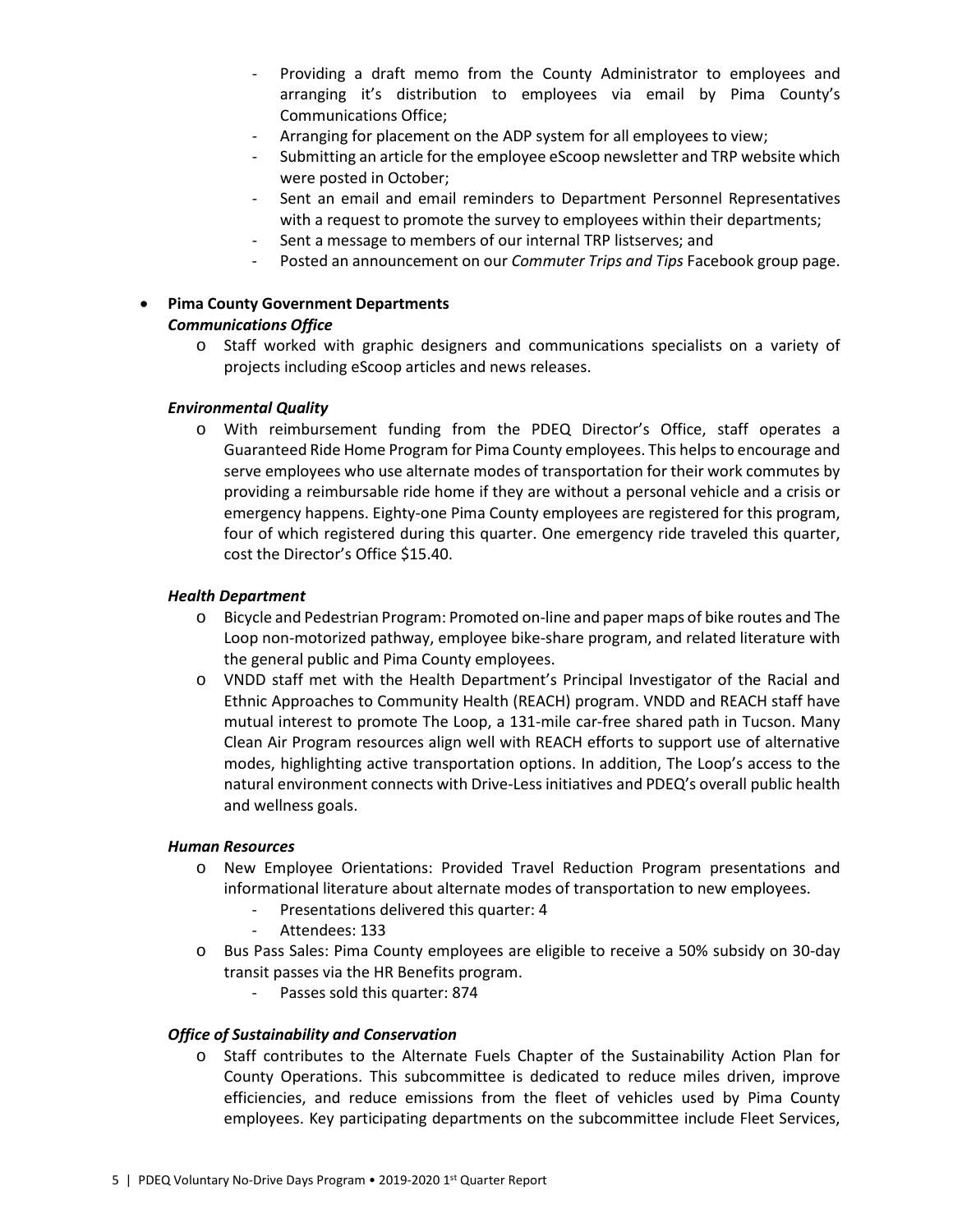Environmental Quality, Human Resources, Facilities Management, and others as topics warrant.

o The team is working on projects to reduce emissions by decreasing employee vehicle idling and providing services to make using alternate modes more amenable. An idle reduction program for Pima County departments and employees is implemented, with data acquired from GPS units installed in most County fleet vehicles. Promotional *Idle Less*  bookmarks continue to be distributed and GPS data reports are sent to department heads monthly for internal use. An article about idling less is planned for the January *Ask the Green Geek* column of the Pima County FYI public newsletter. An additional article about the success of the idle reduction program for the County's Regional Wastewater and Reclamation Department will be published in the January edition of the eScoop.

## *Public Libraries and Community Centers*

- o Several years ago, staff had set up a partnership with the Pima County Public Library system on a materials distribution program, *EcoNook for Desert Dwellers* (for teenagers and adults) and *Eco Kids* Corner (for 12 years and younger). The program promotes air quality and environmental awareness through PDEQ educational materials. VNDD staff remained available to respond to requests for literature.
- o Due to decreasing space availability, most librarians have opted to offer resources as part of ongoing programs and/or as part of existing educational literature displays.

## • **Sun Tran and Sun Link Streetcar Transit Services**

- o Promoted transit services to Pima County employees and the general public by providing on-line resources, Ride Guides and other brochures about how to ride transit.
- o Sun Tran donated \$10 value-loaded SunGO transit passes to encourage Pima County employees to use transit for work commutes. Staff provides the identification numbers of the distributed cards so that Sun Tran can track their usage through time and assess the effectiveness of the promotion.
	- Passes distributed at New Employee Orientations this quarter: 18

### • **Tucson Audubon Society**

- o Desert Dwellers Education Project: PDEQ staff continued to collaborate with Tucson Audubon Society (TAS) to distribute the desert conservation poster, *Desert Dwellers Know – A Celebration of Byrd's Words* and other VNDD literature, including bookmarks and The Loop maps. TAS staff updated their gift shop's webpage to highlight the poster and activity book.
- o The companion coloring and activity book, *Desert Dwellers Know Desert Colors*, is for sale at the Audubon Society gift store. The piece was developed to extend the Desert Dwellers Know concept using attractive artwork and the poetry of Byrd Baylor to provide lessons about sustainable desert living. A series of facts, questions and academic challenges helps adhere this piece to core STEAM (science, technology, engineering, art and math) principles for easy integration with elementary school classrooms. Proceeds from the sales will be used for future Desert Dwellers Know educational projects and for reprinting the poster and activity book.

### • **Tucson Clean & Beautiful**

- o Staff serves on the Board of Directors of Tucson Clean & Beautiful and shares information regarding No-Drive Days goals and special events as appropriate.
- o TCB has a very active "Trees for Tucson" program that staff helps to promote for the many air quality benefits provided by shade trees.
- o VNDD and TCB promote each other's materials at select community outreach events.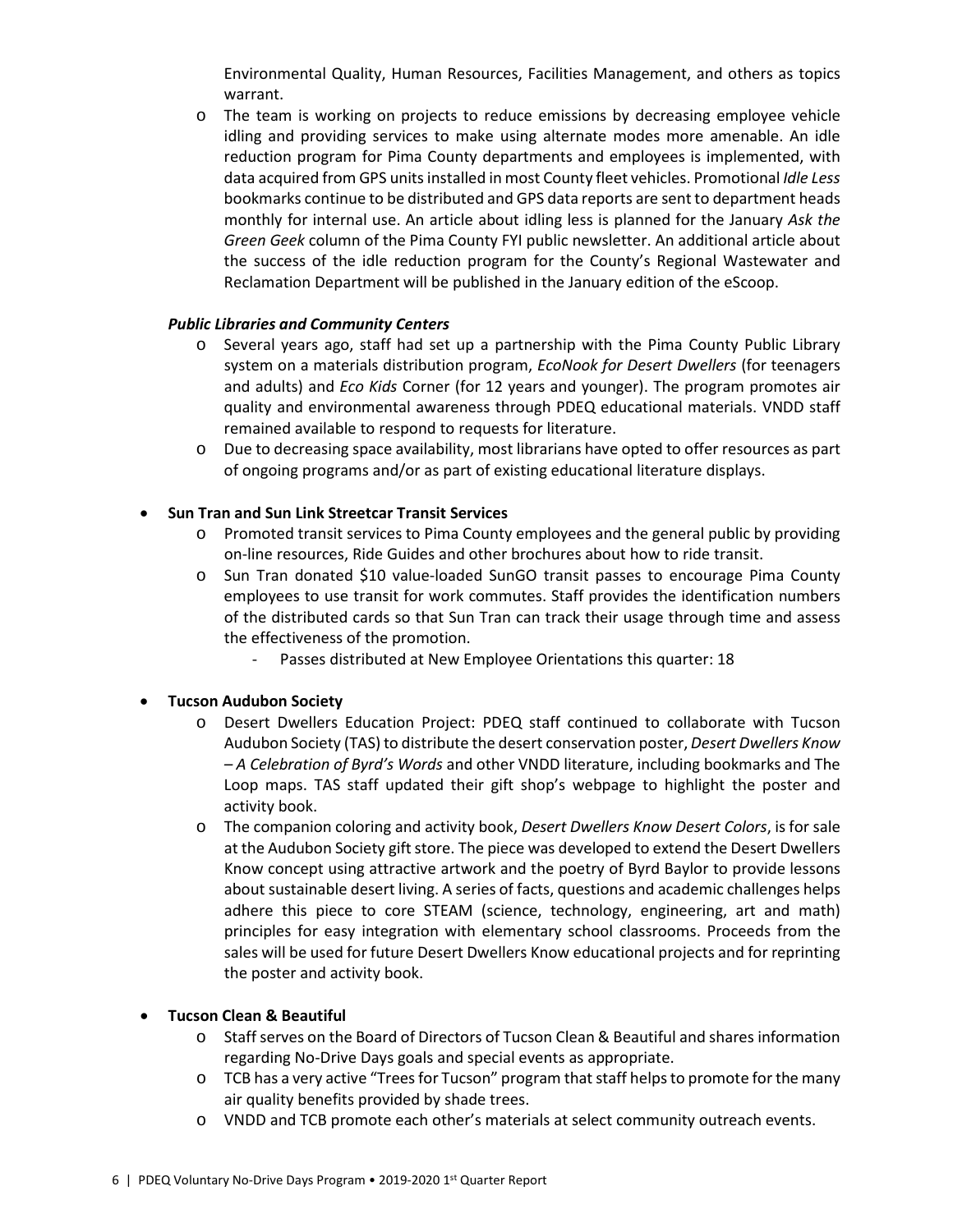### • **University of Arizona**

o In October, VNDD staff met with staff from the UofA Office of Sustainability, UofA Compost Cats, City of Tucson and Tucson Clean and Beautiful to share information about each other's programs and consider collaborating on projects where our missions overlap.

#### **REPORTS OR DATA PRODUCED:**

#### **EMISSIONS REDUCTION FROM HEALTHY AIR IS IN OUR HANDS CAMPAIGN:**

- # participants pledged to not drive this quarter: 553
- Total vehicle miles reduced this quarter: 211,900
- Pounds of pollution and greenhouse gases avoided this quarter: 181,111

#### **EMISSIONS REDUCTION BY PIMA COUNTY EMPLOYEE TRIPS ENTERED IN PAG SUN RIDESHARE REWARDS PROGRAM:**

- Number employees who entered trips during this quarter: 20
- Daily commute logs entered this quarter: 827
- Total vehicle miles reduced this quarter: 14,806
- Pounds of air pollution and greenhouse gases reduced this quarter: 11,621

#### **EMISSIONS REDUCTION FROM PIMA COUNTY EMPLOYEE USE OF TRANSIT:**

- Average round-trip commute miles for Pima County employees (October 2019 TRP survey): 24.6
- Transit passes sold during first quarter: 874 (average of 291 per month)
- Accounting for holidays and vacation days and assuming alternate modes were used three days per week for 13 weeks this quarter:
	- o Single-occupied vehicle driving miles reduced: 279,185
	- o Pounds of air pollution and greenhouse gas emissions reduced: 238,620

### **EMISSIONS REDUCTION FROM PIMA COUNTY EMPLOYEE GUARANTEED RIDE HOME PROGRAM:**

- Employees currently signed up for this program: 81
- New registrants this quarter: 4
- Claims for reimbursement: 1 (\$15.40 paid for by funds from PDEQ Director's Office)
- Vehicle miles traveled reduced this quarter by employees using alternate modes: 109,954
- Annual miles traveled reduced by these employees: 422,900
- Pounds of air pollution and greenhouse gas emissions reduced per year: 384,455

### **CYCLOVIA TUCSON, FALL 2019:**

Volunteers and LSA staff surveyed 357 Cyclovia Tucson attendees to gain insight into their experiences at Cyclovia and their demographics. Survey results indicate that the event appeals to a diverse range of people living in 55 different zip codes. The event attracts people of all ages and genders, with nearly 40% of survey participants bringing children with them.

Survey respondents found out about the event by word-of-mouth (38.6%), social media (32.1%), email or website (28.3%), and 42.6% of respondents knew that LSA puts on Cyclovia.

When asked if participation in the event makes them more likely to bike or walk for transportation in the future, 64.7% said that it did.

Participants said what they like the most about the event is the community feel, seeing friends and family and socializing (30%). Additional likes include biking (11.7%) and the fact that they do not have to worry about traffic and safety issues since roads were closed to car traffic (28.5%).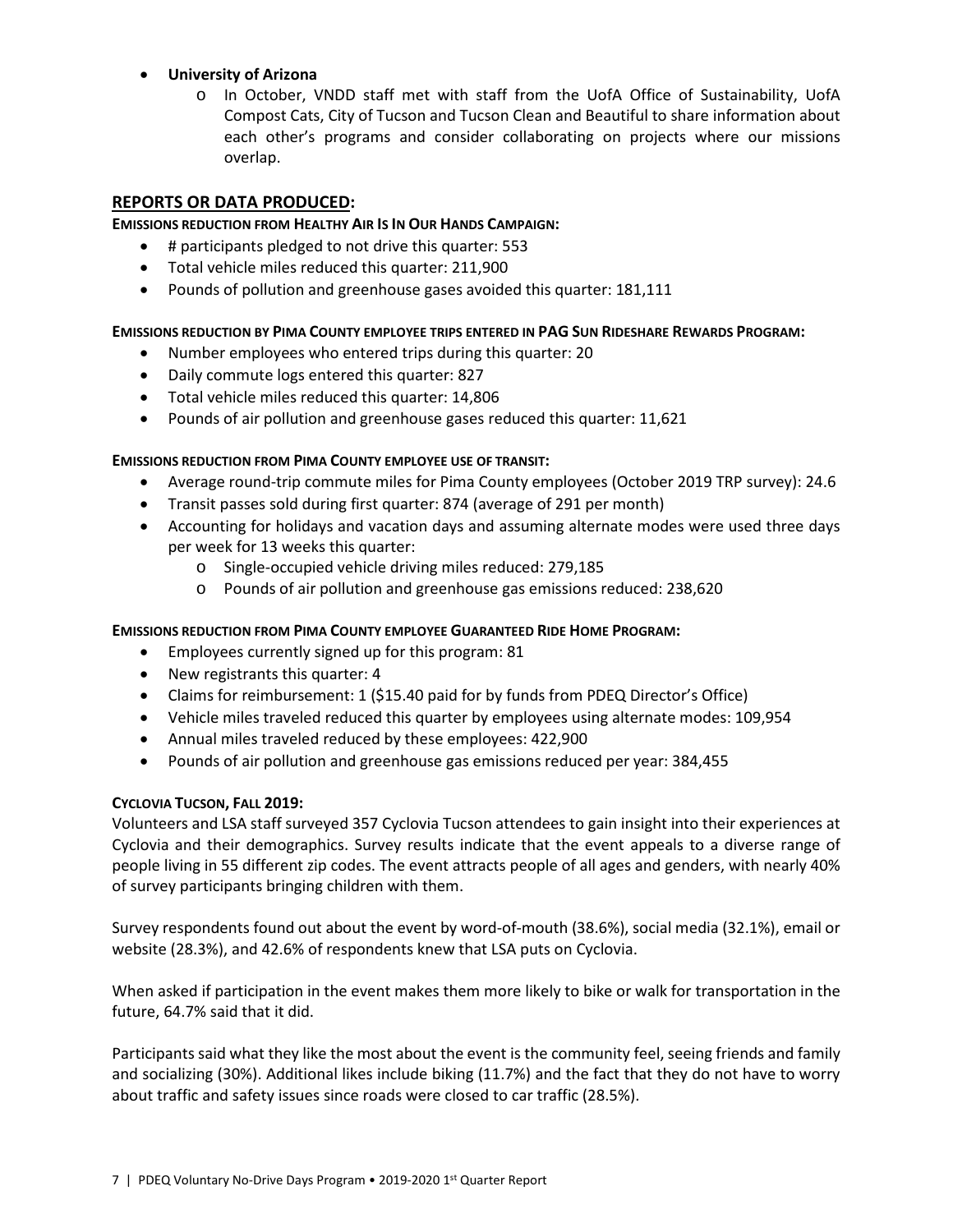- Approximate number of Cyclovia attendees: 40,000
- Respondents who have previously attended Cyclovia Tucson events: 73.1%
- Respondents who drove to the event: 51.8%
- Respondents who biked to the event: 34.7%
- Respondents who walked to the event: 5.6%
- Respondents who used multiple mode combinations to the event: 8.4%

# **• GOAL 3: PRESENTATIONS & IN-DEPTH INTERVIEWS--------------------------------------**

#### **PERCENT OF WORK COMPLETED:** 110%

#### **WORK ACCOMPLISHED:**

Staff creates, customizes, updates and delivers presentations to a wide range of audiences to educate and create greater awareness about air quality issues and no-drive actions that can be taken to reduce emissions and keep the air healthy to breathe. In addition to the 38 presentations delivered reaching 608 people this quarter, two in-depth interviews were given to the Desert Leaf Magazine and a University of Arizona journalism student regarding air quality. Audience reach via these interviews is unknown as reader data is not available.

#### **REPORTS OR DATA PRODUCED:**

| <b>Presentations</b> |                                      |                 |              |  |  |  |
|----------------------|--------------------------------------|-----------------|--------------|--|--|--|
| <b>Date</b>          | Location                             | # Presentations | # Attendees  |  |  |  |
| 1-Oct-19             | Quail Run Elementary School          | $\mathbf{1}$    | 2            |  |  |  |
| 2-Oct-19             | <b>Green Valley Council</b>          | $\mathbf{1}$    | 10           |  |  |  |
| 3-Oct-19             | Institute of Learning                | $\mathbf{1}$    | 55           |  |  |  |
| 8-Oct-19             | Quail Run Elementary School          | 1               | 4            |  |  |  |
| 10-Oct-19            | Pima County New Employee Orientation | $\mathbf{1}$    | 41           |  |  |  |
| 22-Oct-19            | Quail Run Elementary School          | 1               | 3            |  |  |  |
| 25-Oct-19            | Sierra 22-8 School Career Day        | 4               | 97           |  |  |  |
| 26-Oct-19            | <b>Envision Tucson Sustainable</b>   | $\mathbf{1}$    | 15           |  |  |  |
| 29-Oct-19            | Quail Run Elementary School          | $\mathbf{1}$    | 3            |  |  |  |
| 31-Oct-19            | Pima County New Employee Orientation | $\mathbf{1}$    | 33           |  |  |  |
| 5-Nov-19             | Quail Run Elementary School          | $\mathbf{1}$    | 4            |  |  |  |
| $6-Nov-19$           | <b>Green Valley Council</b>          | $\mathbf{1}$    | 8            |  |  |  |
| 12-Nov-19            | Quail Run Elementary School          | $\mathbf{1}$    | 5            |  |  |  |
| 14-Nov-19            | UA Center for Integrative Medicine   | $\mathbf 1$     | $\mathbf{1}$ |  |  |  |
| 19-Nov-19            | Quail Run Elementary School          | $\mathbf 1$     | 3            |  |  |  |
| 21-Nov-19            | Pima County New Employee Orientation | $\mathbf{1}$    | 23           |  |  |  |
| 22-Nov-19            | <b>AZ STEM Adventure</b>             | 13              | 230          |  |  |  |
| 26-Nov-19            | Quail Run Elementary School          | $\mathbf{1}$    | 3            |  |  |  |
| 2-Dec-20             | <b>Himmel Park Library</b>           | $\mathbf{1}$    | 6            |  |  |  |
| 3-Dec-20             | Quail Run Elementary School          | $\mathbf{1}$    | 5            |  |  |  |
| 4-Dec-19             | <b>Green Valley Council</b>          | $\mathbf 1$     | 20?          |  |  |  |
| 7-Dec-20             | Wheeler Taft Abbett Library          | $\mathbf 1$     | 21           |  |  |  |
| 17-Dec-20            | Pima County New Employee Orientation | $\mathbf{1}$    | 36           |  |  |  |
|                      | <b>TOTAL</b>                         | 38              | 608          |  |  |  |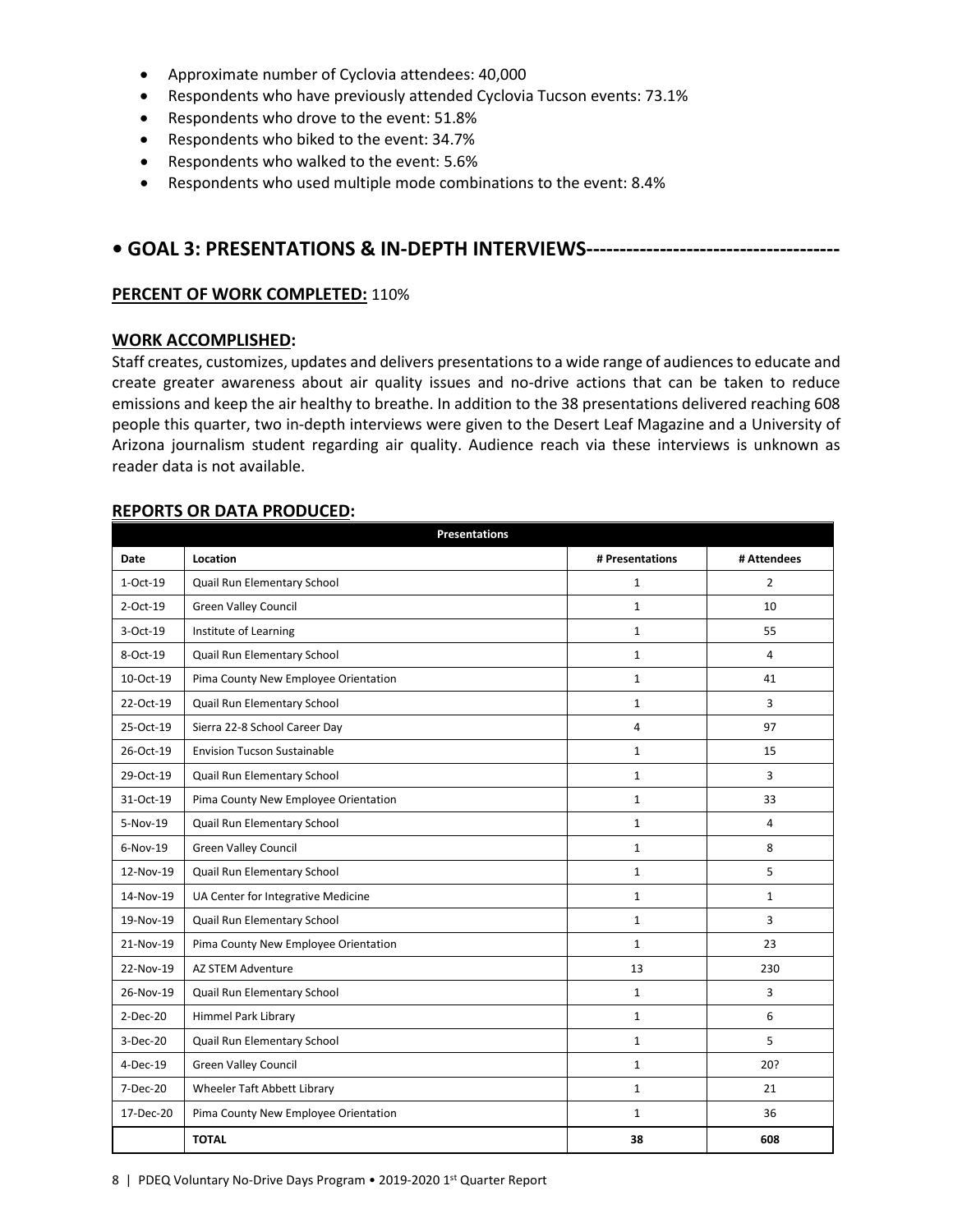### **PERCENT OF WORK COMPLETED:** 85%

### **WORK ACCOMPLISHED:**

#### **EVENT PROMOTIONS**

As a sponsor of Cyclovia, the Clean Air Program logo was included in promotional webpages, emails and printed materials provided by the Living Streets Alliance.

#### **ARTICLES WRITTEN**

### • **PDEQ Internet**

Six articles based on VNDD news releases were posted on the PDEQ website this quarter. Some of these articles were also posted on Pima County's main website and their weekly public newsletter, the Pima County FYI.

### • **eScoop Newsletter**

Staff wrote three articles for this on-line newsletter for thousands of Pima County employees. The articles provided information about taking the annual travel reduction survey, enjoying time outdoors with alternate mode work commutes, and reducing driving during the holiday season.

Additional resources at the end of the articles include links to the Travel Reduction Program intranet site, including pages for Guaranteed Ride Home Program, transit, bike, walk, carpool, and commuter contests, contact information and an opportunity to join the Pima County Employee Commute Trips & Tips Facebook group.

#### **PROMOTIONAL MATERIALS**

- Annual TRP survey for Pima County employees promoted via multiple avenues including:
	- o Direct emails from the County Administrator to employees;
	- o Messages on-line in ADP Self Service Portal which employees must access at least twice per month;
	- o Email message to Department Personnel Representatives;
	- o Email to Travel Reduction list serves; and
	- o Email to PDEQ staff.
- *Healthy Air Is In Our Hands* instruction sheet for Quail Run teachers to aid with distribution of drive-less pledge to student families.
- *Awesome Air In Pima County* promotional flyer provided by Pima County Public Library to promote the VNDD presentation delivered on December 2.

### **NEW INTERACTIVE ACTIVITY**

• Staff created two interactive magnetic puzzles to use at community activity booths. The image of one puzzle is the *Drive Less Smile More Healthy Air Is In Our Hands* icon, and the other is of the cover of the *Desert Dwellers Know Colors* activity book. The pieces are comprised of re-used 2.5"x3" magnets, printed paper, rubber cement, and 2" tape for durability. Staff usually provides the puzzles partially put together for participants to complete, and the finished result provides a conversation starter about No-Drive Days messaging.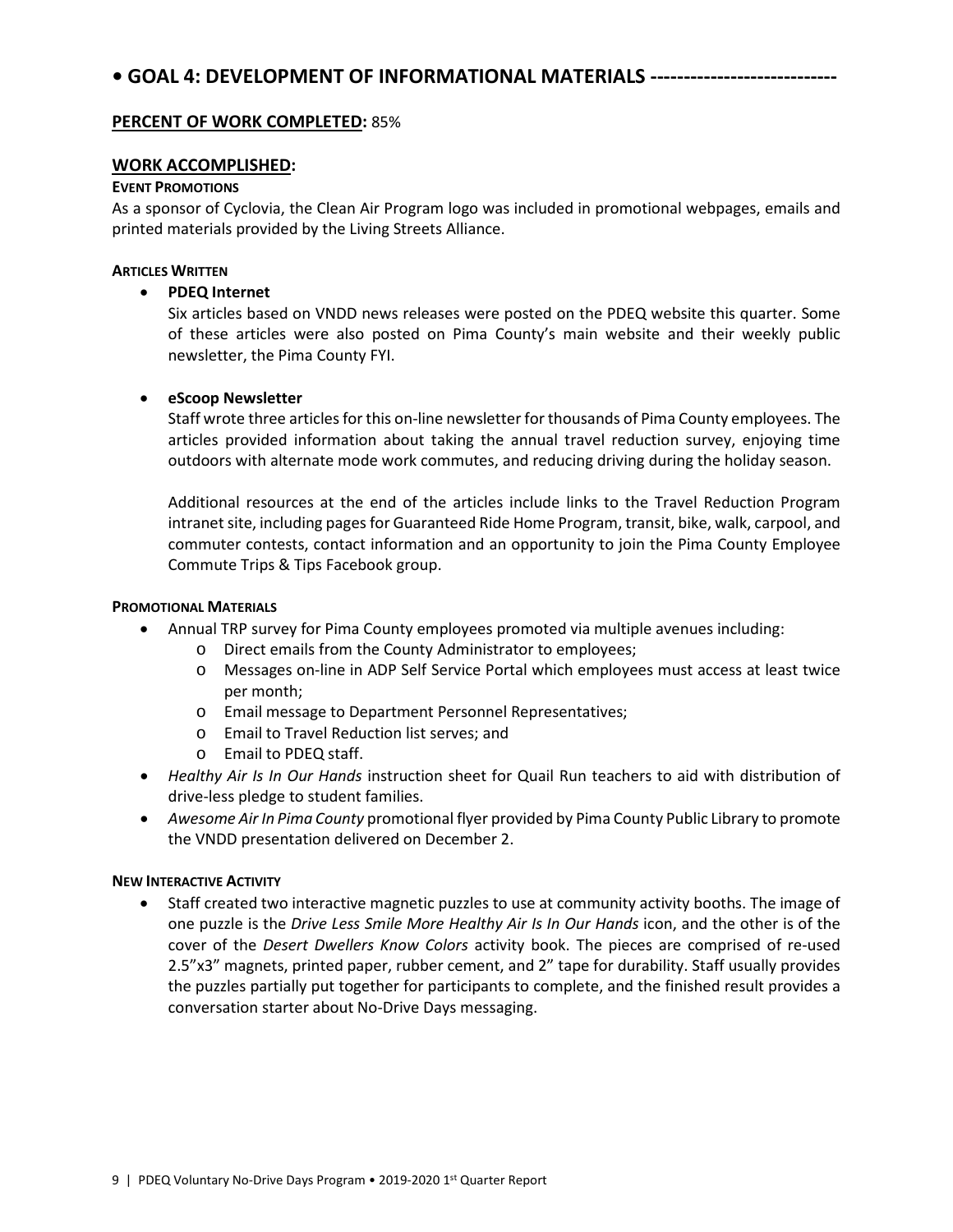# **• GOAL 5: USE OF MEDIA FOR NOTICES OF UNHEALTHY OZONE FORECASTS -------**

#### **PERCENT OF WORK COMPLETED:** 50%

Prompted by ADEQ Five-Day Air Quality Forecasts of high levels of ozone and real-time PDEQ air quality data, VNDD staff creates and distributes social media messages and news releases for Pima County residents. It is expected these warnings will only need to be released during ozone season, the first and fourth quarters of our fiscal year.

#### **WORK ACCOMPLISHED:**

#### **MEDIA RELEASES**

Although no news releases regarding unhealthy ozone forecasts were distributed this quarter, one news release distributed in October announced the end of ozone season and included statements about Pima County's status in relation to ozone pollution and the national health standard.

#### **SOCIAL MEDIA MESSAGING**

No unhealthy ozone forecasts were posted on social media this quarter as ozone season is over. However, one tweet on Twitter was posted on October 11, which specifically noted that ozone levels were looking good. The post also encouraged readers to consider sharing rides to work to keep the air healthy.

## **• GOAL 6: DISTRIBUTION OF INFORMATIONAL MATERIALS -----------------------------**

Staff distributes information to the general public and specific audiences via website posting, e-mails to list serves, articles for newsletters, social media, and the distribution of literature through libraries, community centers and community outreach events.

#### **PERCENT OF WORK COMPLETED:** 103%

#### **WORK ACCOMPLISHED:**

#### **PDEQ WEBSITE**

Staff continued to promote, update and maintain the PDEQ website, posting six new pages developed from news releases about air quality issues.

#### **PIMA.GOV/HEALTHYAIR**

With the help of Pima County Communications Office and Information Technology Department, PDEQ staff launched a new website[, www.pima.gov/HealthyAir.](http://www.pima.gov/HealthyAir) The website URL is easy to remember and will be promoted on printed materials and advertisements. Content is structured with photos and images for easy recognition and linked to existing pages on ozone, particulate matter, sources of air pollution, protecting health, actions for healthy Air, the *Cut Down Pollution* lawn and garden program and the *Drive-Less Pledge*.

#### **AIR QUALITY LIST SERVE**

Staff maintains a list serve to share timely air quality and No-Drive Days information quickly with interested individuals. Emails are sent to this list serve when air quality is expected to reach unhealthy levels or when air quality related news releases or notices of community events are sent to the media. Staff encourages a voluntary reduction in motor vehicle use as part of the advisories as appropriate. The public can sign up for this list serve on the PDEQ website or list their names on sign-up sheets that staff provides at select outreach events.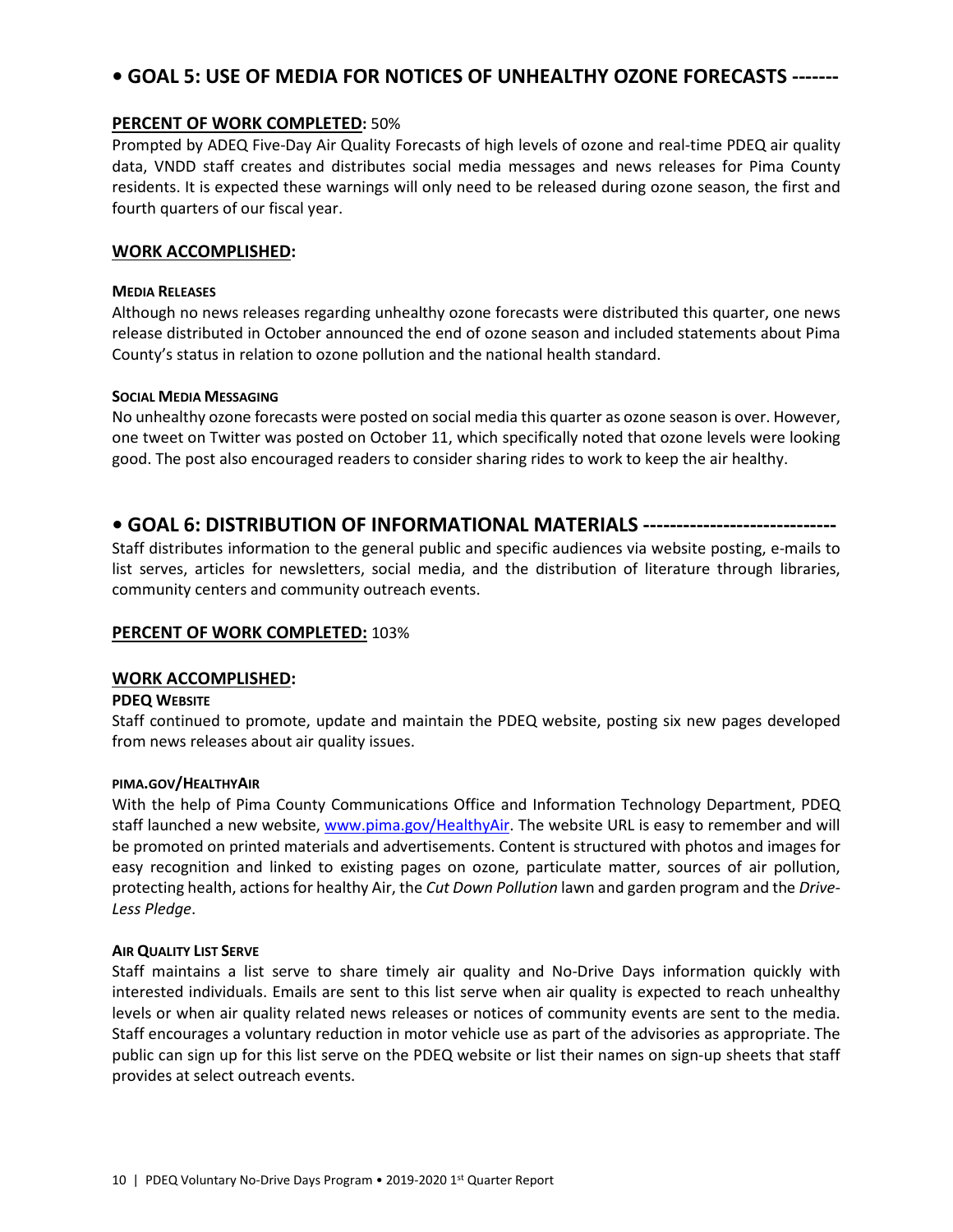#### **ECO KIDS CORNER WEBSITE**

Staff continued to promote the Eco Kids Corner website by distributing bookmarks at presentations or while tabling at community events. Debuted in January 2012, this kid-friendly website includes educational information regarding air quality, water, soil, climate change and reducing, reusing, and recycling. Kids can interact with a guessing game, create 13 different types of nature poems, and find additional resources for local eco-related activities, as well as discover a plentitude of resources for more information and engaging websites.

#### **INFORMATION FOR PIMA COUNTY EMPLOYEES**

As administrator of the Pima County Employee Travel Reduction Program (TRP) for approximately 7,000 employees, PDEQ staffshares resources and information and encourages all employees to adopt No-Drive Days practices in their work commutes by using transit, carpooling, vanpooling, skipping trips, combining errands, biking and walking. During this quarter, staff:

- Replied to inquiries regarding the use of alternate modes of transportation;
- Delivered travel reduction presentations and distributed resources at four New Employee Orientations;
- Registered four employees in the Guaranteed Ride Home Program for Pima County employees;
- Distributed alternate mode news and information via three employee newsletter articles;
- Promoted the Pima Association of Governments (PAG) Sun Rideshare resources via eScoop newsletter articles, website, and employee presentations;
- Contacted members of Travel Reduction Program alternate modes list serves, sharing timely news with those Pima County employees interested in transit (52 members), bicycle (86 members), walk (two members), and carpool and vanpool (10 members). Staff distributed messages on four occasions this quarter including information on transit detours, the annual TRP employee survey, interactive bike app and a bicyclist perception of safety survey by the University of Arizona.
- Maintained and updated the TRP intranet webpages providing resources and information about alternative modes of transportation and the benefits they provide;
- Maintained a Facebook group, *Commuter Trips and Tips* for Pima County employees and posted three messages to the group; and
- Distributed Survey Monkey surveys to new employees to assess the effectiveness of the TRP presentations and resources delivered during new employee orientations.

### **REPORTS OR DATA PRODUCED:**

### **PDEQ & TRP WEBSITES**

Staff tracks website pageviews using Google Analytics. During the second quarter of FY 2019-2020:

- Pageviews on PDEQ website: 28,239
- Pageviews on TRP webpages: 1,778

| <b>Articles Posted on PDEQ Website</b>                                     |  |  |  |
|----------------------------------------------------------------------------|--|--|--|
| October 01, 2019 - 2019 Ozone Season "In-the-Books"                        |  |  |  |
| October 02, 2019 - Air Quality Health Watch for Particulates from Smoke    |  |  |  |
| October 31, 2019 - Breathing Shouldn't Be Scary on Halloween               |  |  |  |
| November 26, 2019 - Fireplaces Heat Up As Temperatures Cool Down           |  |  |  |
| December 30, 2019 - New Year's Eve Activities Could Increase Air Pollution |  |  |  |
| December 31, 2019 - Resolve to Drive Less and Smile More in 2020           |  |  |  |
|                                                                            |  |  |  |

| Articles Posted on Travel Reduction Program Intranet Site |                                             |  |  |
|-----------------------------------------------------------|---------------------------------------------|--|--|
| Date                                                      | <b>Comment Topic</b>                        |  |  |
| October                                                   | Take the survey. Get some laughs!           |  |  |
| November                                                  | Enjoy more time outdoors in cooler weather. |  |  |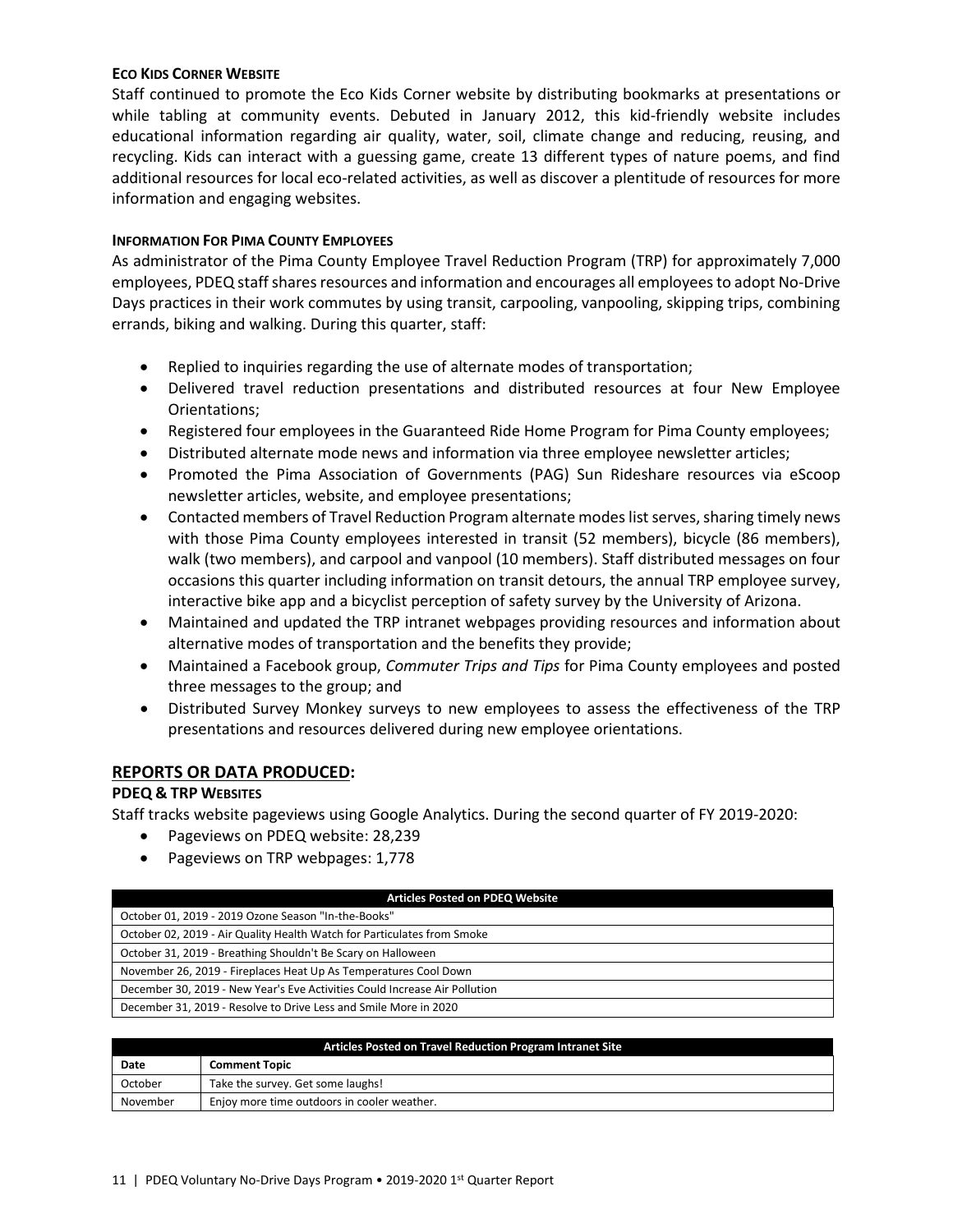#### **AIR QUALITY LIST SERVE**

- Members on the Air Quality List Serve: 958
- Members on the Media list serve: 131
- Air quality-related informational piece distributed this quarter: 6

#### **SOCIAL MEDIA MESSAGING**

- Tweets posted on Twitter: 28
	- o Impressions on Twitter: 30,500
- Pima County Facebook posts: 5
	- o Impressions on Pima County Facebook: 2,977
- Facebook posts on Commute Trips & Tips: 3
	- o Reach: 40 members x 3 posts = 120

#### **HARD COPY MATERIALS DISTRIBUTION**

- Pieces of literature and promotional materials distributed this quarter: 8,873
- Items authored by PDEQ and other agencies distributed: 81
- Occasions on which materials were distributed directly (In addition to distributing materials at booths and presentations) : 36
- People reached via materials distribution: 1,025

| <b>Materials Distribution</b> |                                             |              |                |  |
|-------------------------------|---------------------------------------------|--------------|----------------|--|
| <b>Date</b>                   | Location                                    | # Events     | # Recipients   |  |
| 2-Oct-19                      | Pima County Development Services            | $\mathbf{1}$ | $\overline{2}$ |  |
| 3-Oct-19                      | Stakeholder Meeting Pool/Spa Plan Review    | $\mathbf{1}$ | 15             |  |
| 4-Oct-19                      | UofA, Tucson Clean & Beautiful, City Tucson | $\mathbf{1}$ | 5              |  |
| 7-Oct-19                      | Pima Association of Governments             | $\mathbf 1$  | 4              |  |
| 9-Oct-19                      | Suffolk Hills Property Owners Association   | $\mathbf{1}$ | 20             |  |
| 10-Oct-19                     | Pima County buildings, kiosk reload         | $\mathbf{1}$ | 15             |  |
| 11-Oct-19                     | <b>Stairwell Gallery</b>                    | $\mathbf{1}$ | 10             |  |
| 11-Oct-19                     | Pool/Spa Plan Review                        | $\mathbf{1}$ | 4              |  |
| 11-Oct-19                     | Pima County Health Department               | $\mathbf{1}$ | 25             |  |
| 11-Oct-19                     | PC Health Dept. Green Committee             | $\mathbf{1}$ | 25             |  |
| 15-Oct-19                     | <b>Pima County Facilities Tenants</b>       | $\mathbf{1}$ | 40             |  |
| 15-Oct-19                     | <b>Tucson Unified School District</b>       | $\mathbf{1}$ | $\mathbf{1}$   |  |
| 16-Oct-19                     | City of Tucson                              | $\mathbf 1$  | 15             |  |
| 18-Oct-19                     | AZ Dept. of Environmental Quality           | $\mathbf{1}$ | 12             |  |
| 21-Oct-19                     | Downtown Tucson Partnership                 | $\mathbf{1}$ | 50             |  |
| 31-Oct-19                     | Pima County buildings, kiosk reload         | $\mathbf{1}$ | 15             |  |
| 5-Nov-19                      | Downtown Tucson Partnership                 | $\mathbf{1}$ | 100            |  |
| 6-Nov-19                      | Komel Design                                | $\mathbf{1}$ | $\mathbf{1}$   |  |
| 19-Nov-19                     | Silverbell Dental                           | $\mathbf{1}$ | 30             |  |
| 19-Nov-19                     | Elliot's Restaurant                         | $\mathbf{1}$ | 50             |  |
| 20-Nov-19                     | PDEQ Lobby                                  | $\mathbf{1}$ | $\mathbf{1}$   |  |
| 21-Nov-19                     | Pima County buildings, kiosk reload         | $\mathbf{1}$ | 14             |  |
| 22-Nov-19                     | Pima County Health Department               | $\mathbf{1}$ | 3              |  |
| 26-Nov-19                     | PDEQ staff                                  | $\mathbf{1}$ | $\mathbf{1}$   |  |
| 26-Nov-19                     | Pima County Fleet Services                  | $\mathbf{1}$ | 6              |  |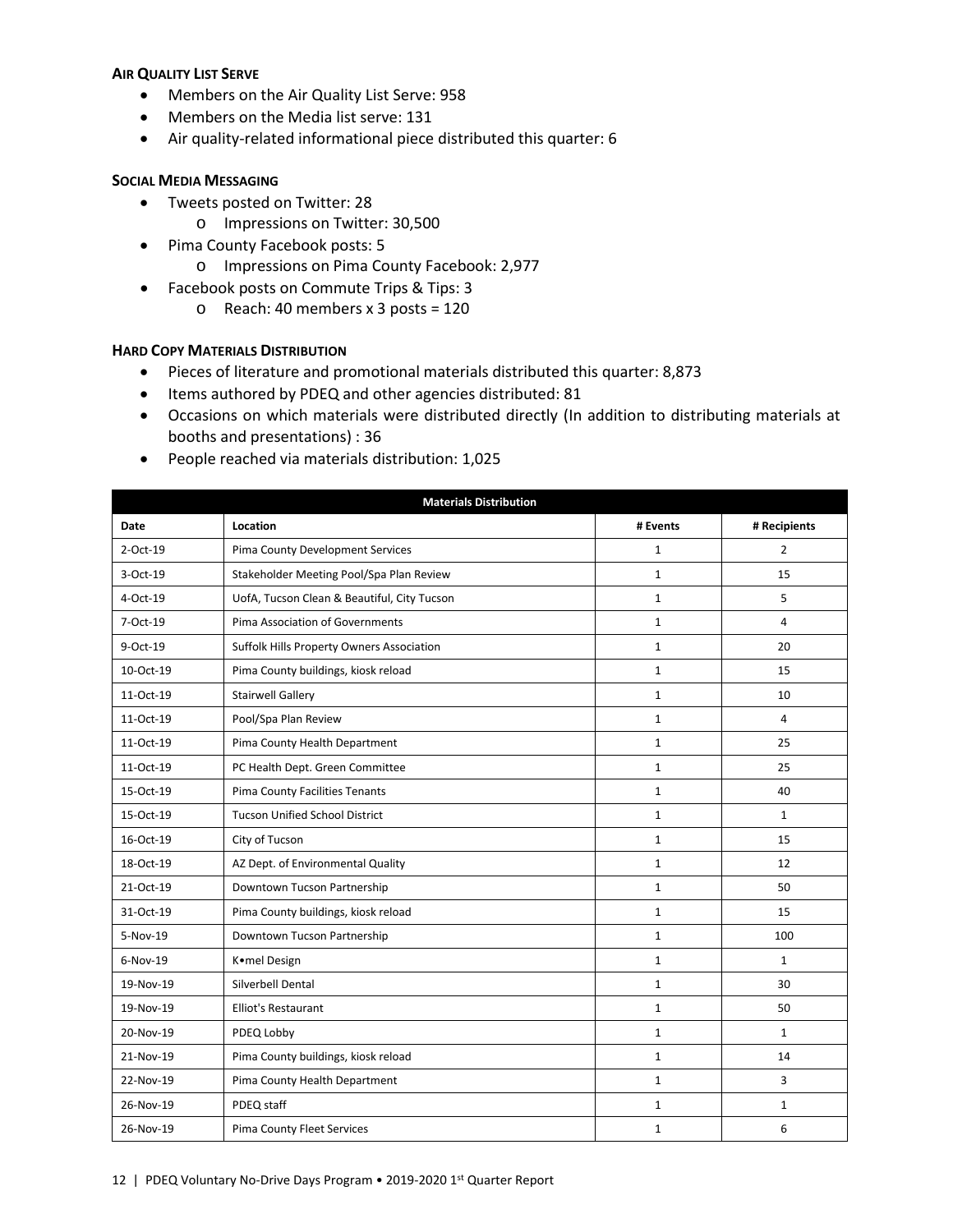| 6-Dec-20  | Downtown Tucson Partnership                      | $\mathbf{1}$ | 100            |
|-----------|--------------------------------------------------|--------------|----------------|
| 9-Dec-20  | Pima County Fleet Services                       | $\mathbf{1}$ | 100            |
| 12-Dec-20 | <b>Tucson Recycling and Waste Services</b>       | 1            | 8              |
| 16-Dec-20 | Home Depot                                       |              | 60             |
| 16-Dec-20 | City of Tucson Los Reales Landfill               | $\mathbf{1}$ | 4              |
| 17-Dec-20 | <b>TRP Kiosk reload</b>                          | 1            | 9              |
| 17-Dec-20 | NRPR - Living River of Words                     | 1            | 75             |
| 19-Dec-20 | Pima County Health Dept. Eco Nook                | 1            | 150            |
| 19-Dec-20 | Pima County Health Dept. Bike Ambassador Program | 1            | 3              |
| 20-Dec-20 | 33 N. Stone Ave Lobby<br>1                       |              | 50             |
| 27-Dec-20 | <b>Tucson Estates II</b>                         | 1            | $\overline{2}$ |
|           | <b>TOTAL</b>                                     | 36           | 1,025          |

# **• GOAL 7: USE OF SOCIAL MEDIA PLATFORMS ------------------------------------**

VNDD/Clean Air Program staff posts videos, photos, or text messages on Twitter, Facebook and YouTube to reach inter-generational audiences regarding No-Drive Days messaging.

# **PERCENT OF WORK COMPLETED:** 40%

## **WORK ACCOMPLISHED:**

# **TWITTER**

PDEQ's first tweet on Twitter.com was on July 21, 2015. This quarter, staff tweeted 28 posts focused on air topics including:

- Idle reduction
- Take action to reduce air pollution
- Cyclovia
- Air quality levels
- Find air pollution levels for children's health
- Beautiful clean skies
- Fire smoke
- Sign up for air quality advisories
- Benefits of driving less
- Carpooling
- Wind and elevated particulates
- Free PDEQ presentations
- Healthy air and mountain views
- Check tire pressure for healthy air

### **FACEBOOK**

### • **Pima County Facebook**

The Pima County Communications Department provided five posts on Pima County's Facebook account this quarter on the following subjects:

- o Vehicle exhaust from idling while Trick-or-Treating
- o Cyclovia Tucson
- o Video on higher levels of particulates on New Year's Eve
- o Fireplace smoke
- o Use bikes for a car-free commute

### • **Travel Reduction Program Group**

In May 2017, staff established a Facebook group for Pima County employees, *Commute Trips and Tips,* as a way to reach employees regarding driving less and using alternate modes of transportation for work commutes. There are currently 40 members in this group. This quarter, staff posted four messages regarding: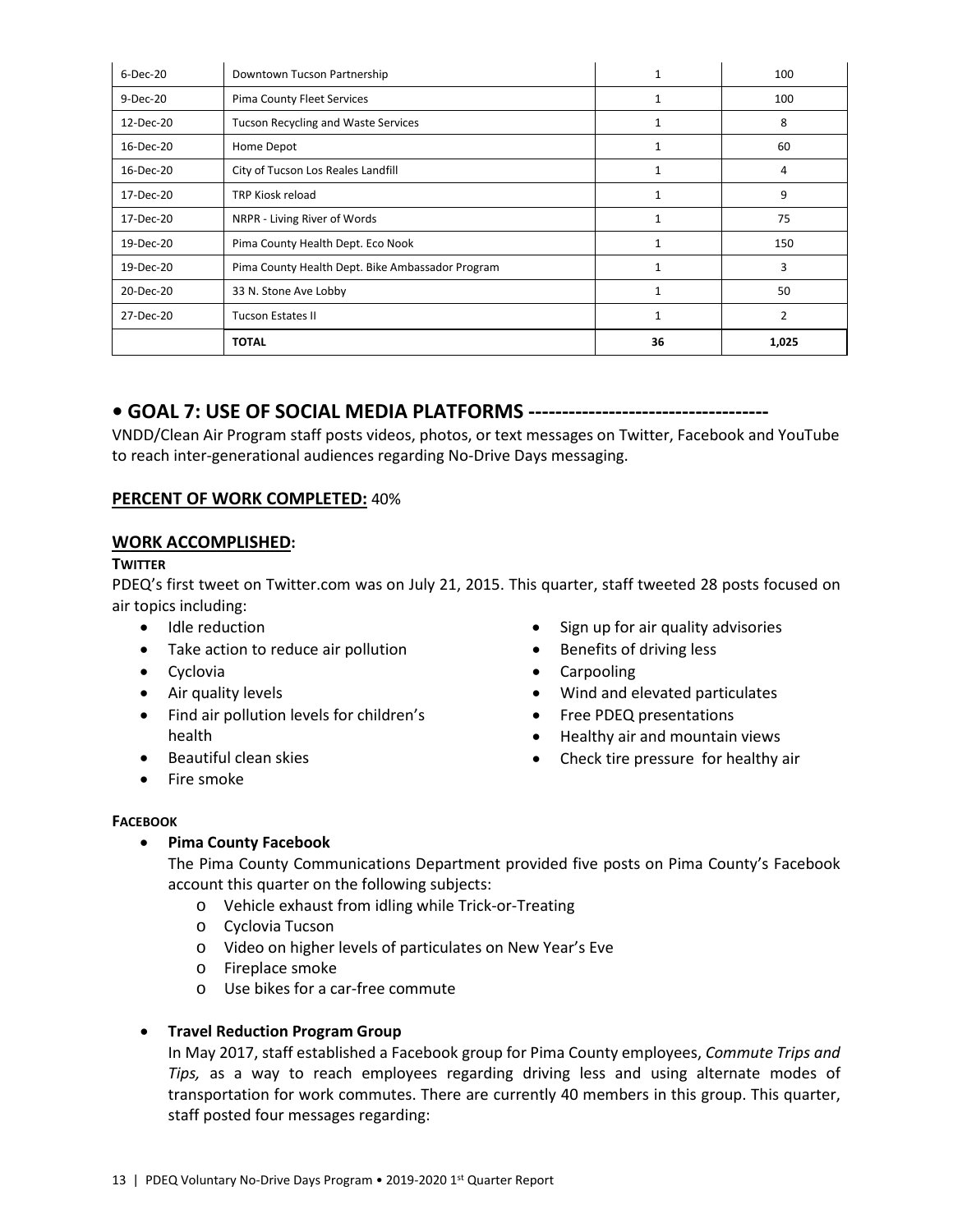- o Annual TRP employee survey
- o Cyclovia Tucson
- o Pueblo Express (Sun Link Streetcar)
- o Using alternate modes provides long-term health benefits (SHRM report)

#### **YOUTUBE**

In previous years and with the assistance of Pima County Communications, PDEQ produced and posted six public service announcements related to air pollution and actions people can take for healthier air. These videos are all currently active on YouTube.

## **REPORTS OR DATA PRODUCED:**

## **TWITTER**

Quarterly impressions on Twitter have increased from 215 in the first quarter we began tweeting in 2015.

- Air quality related tweets this quarter: 28
- Impressions this quarter: 30,500
- Followers: 947
- Following: 601

### **PIMA COUNTY FACEBOOK**

- Facebook posts this quarter: 5
- People reached: 2,828
- Impressions: 2,977

#### *COMMUTE TRIPS & TIPS* **FACEBOOK GROUP**

- Facebook posts this quarter: 4
- Members in *Commute Trips and Tips*: 40

### **YOUTUBE VIDEO VIEWS**

Views to-date are listed below and are cumulative from original upload date.

- *Idle Less*
	- o 15-second version (uploaded May 2018): 34 views
	- o 40-second version (uploaded April 2018): 238 views
- *Help keep particles out of the air this New Year's* 
	- o English version (uploaded September 2017): 51views
	- o Spanish version (uploaded September 2017): 44 views
- *Love the Ai*r (uploaded April 2015): 636 views
	- o *Love the Air* also plays in a video loop on at least one monitor located in a downtown county-owned building for people to view while they are waiting in the lobby.
- *Idle Less at Schools*
	- o Draft version (uploaded in April): 200+ views
	- o Final version (updated May 2019): 67 views

# **• GOAL 8: HEALTHY AIR IS IN OUR HANDS DRIVE-LESS PLEDGE ------------------------**

This on-going program encourages the public to take the *Drive-Less Pledge* and commit to reducing miles traveled by motor vehicles.

### **PERCENT OF WORK COMPLETED:** 50%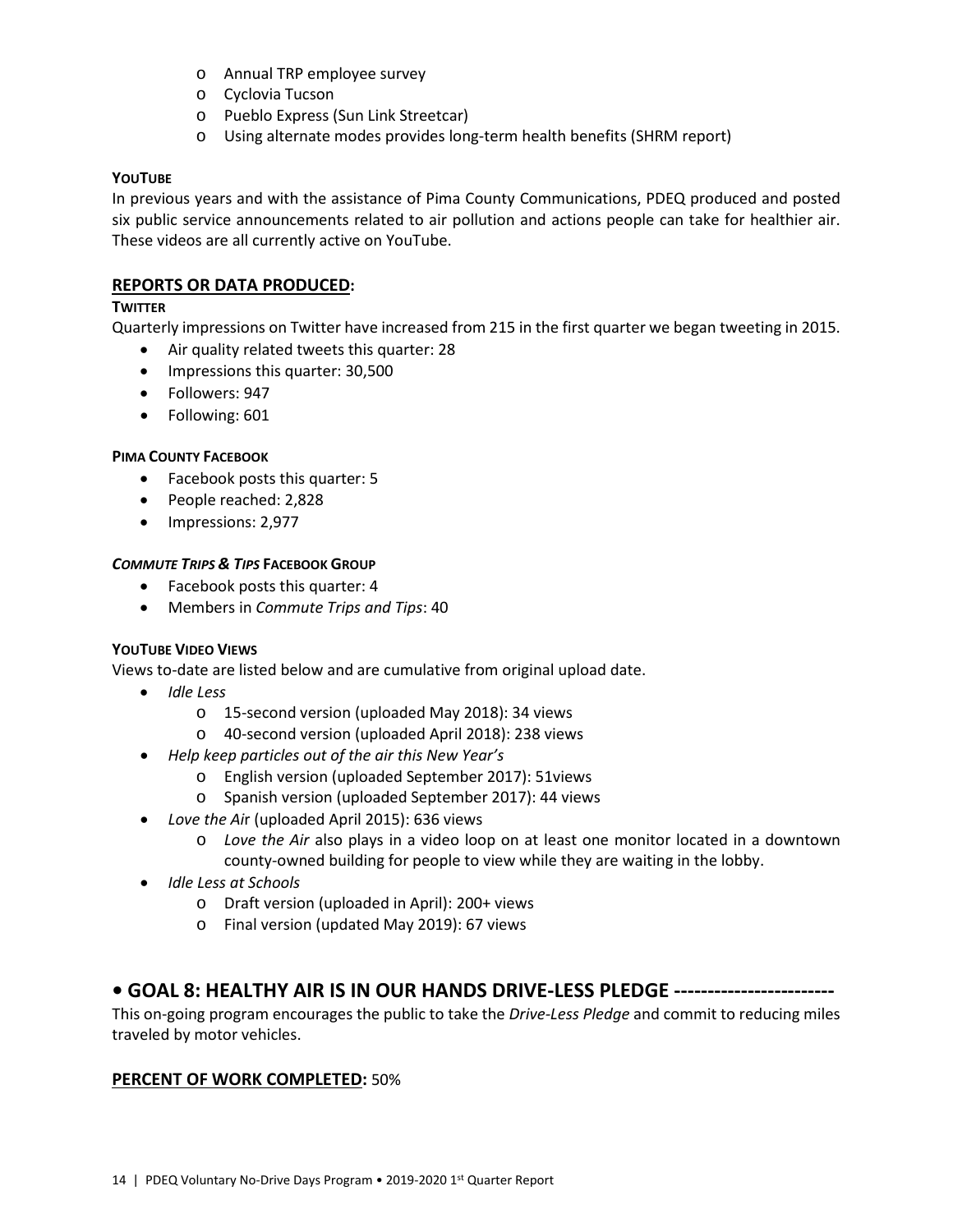#### **WORK ACCOMPLISHED:**

Drive-Less Pledge cards are distributed and an online form is available on PDEQ's website inviting Pima County residents to commit to specific actions leading to driving less. Data is collected and analyzed to track the number of participants, pledged miles not driven and associated emission reductions.

The pledge is promoted at outreach events and on the PDEQ website. Each quarter one lucky participant wins a \$100 Visa gift card via a random drawing.

### **REPORTS OR DATA PRODUCED:**

**DRIVE-LESS PLEDGE QUARTERLY OUTCOMES:**

- Pledge cards distributed this quarter: 798
- Healthy Air Is In Our Hands bookmarks distributed: 56
- People pledged to drive less this quarter: 553
- Miles contest participants pledged to not drive during this quarter: 211,900
- Pounds of air pollution and greenhouse gases reduced this quarter: 181,111

# **• GOAL 9: COMMUNITY EVENT OUTREACHES -----------------------------------------------**

Staff provides visually stimulating, interactive displays to entice interest and engage audiences, providing information on ozone and actions that prevent air pollution, including No-Drive Days.

#### **PERCENT OF WORK COMPLETED:** 30%

#### **WORK ACCOMPLISHED:**

Staff tabled at five community activity and resource events during the second quarter.

### **REPORTS OR DATA PRODUCED:**

| <b>Booths</b> |                                           |          |             |  |  |
|---------------|-------------------------------------------|----------|-------------|--|--|
| Date          | Location                                  | # Events | # Attendees |  |  |
| 27-Oct-19     | Cyclovia                                  |          | 40,000      |  |  |
| 18-Nov-19     | Pima County City of Tucson Wellness Fair  |          | 400         |  |  |
| 23-Nov-19     | <b>Tucson Poetry Society</b>              |          | 24          |  |  |
| 12-Dec-20     | <b>Butterfield Elementary STEAM Night</b> |          | 100         |  |  |
| 14-Dec-20     | Wakefield Family Resource Center          |          | 40          |  |  |
|               | <b>TOTAL</b>                              | 5        | 40,564      |  |  |

### **• GOAL 10: NEWS RELEASES & MEDIA EXPOSURE ------------------------------------------**

Staff worked with the news media to promote No-Drive Days activities, inform the public regarding air quality status, and encourage actions to reduce emissions. News releases were distributed to the media including KOLD, KVOA, KGUN, Fox 11, AZ Public Media, various radio stations, and the Arizona Daily Star, and to individuals on our air quality advisory list serve.

#### **PERCENT OF WORK COMPLETED:** 52%

#### **WORK ACCOMPLISHED:**

#### **NEWS RELEASES TO MEDIA:**

Staff developed and distributed seven news releases this quarter, including one Air Quality Watch for particulates, an announcement that ozone season ended, Cyclovia Tucson, idling less for healthy air,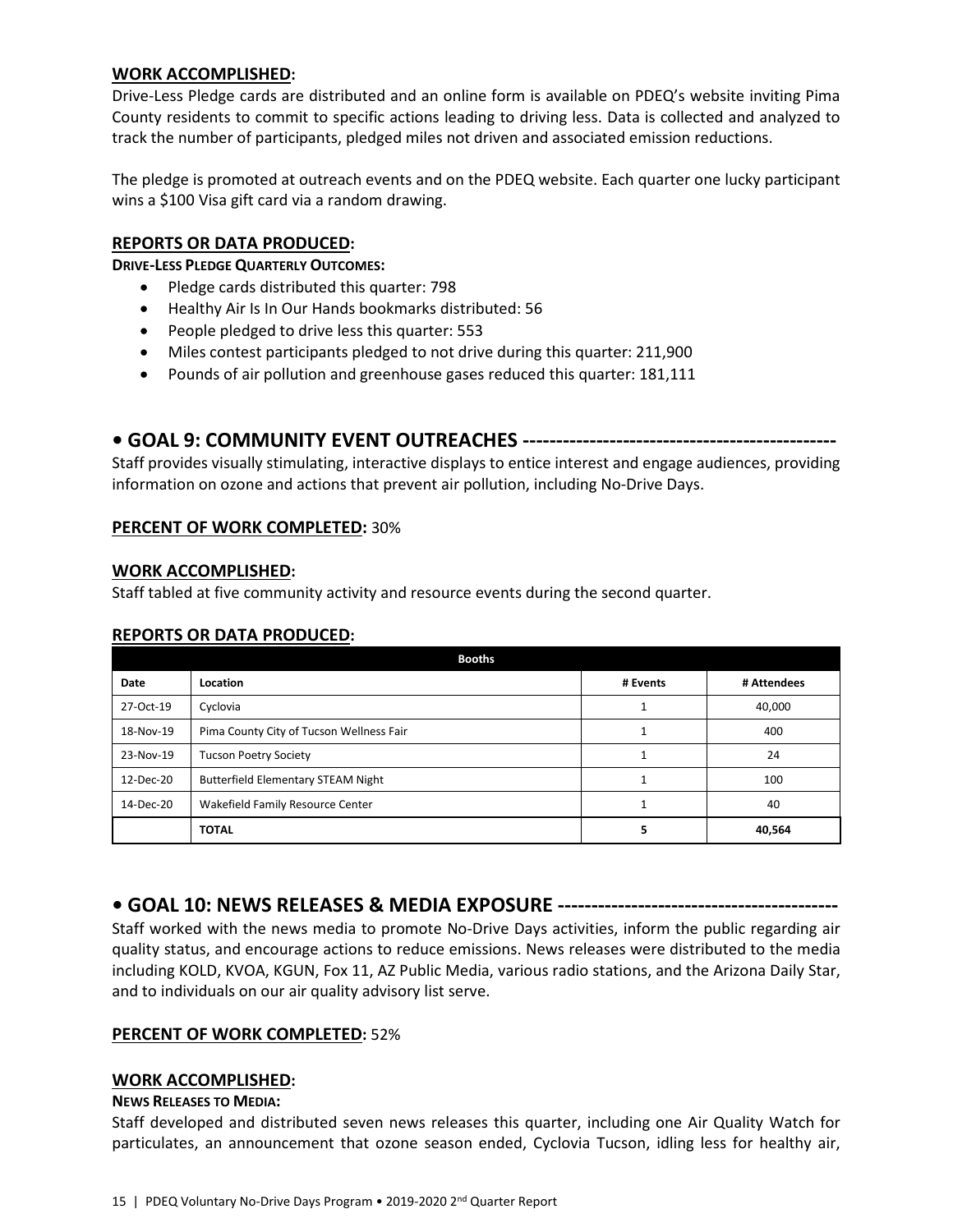smoke from fireplaces, temporary increase in particulates on New Year's Eve and driving less and smiling more in 2020.

#### **AIR INDEX NOW INFORMATION:**

The media can obtain real-time Air Quality Index (AQI) information from PDEQ's website, [www.pima.gov/deq.](http://www.pima.gov/deq) This information is published daily in local newspapers and on media websites. In addition, KVOA-TV, KOLD-TV, and KGUN-TV news programs normally incorporate the AQI into their weather report when advisories occur. The media can also access AQI data and five-day air quality forecasts from ADEQ**.**

#### **NEWS STORIES:**

At least 17 news stories or announcements related to No-Drive Days messaging reached thousands of community members via a variety of news stations, websites, newspapers, and newsletters.

#### **REPORTS OR DATA PRODUCED:**

| <b>News Releases</b> |                                                                                                            |  |  |  |
|----------------------|------------------------------------------------------------------------------------------------------------|--|--|--|
| Date                 | <b>Title</b>                                                                                               |  |  |  |
| $1-Oct-19$           | 2019 Ozone Season "In-the-Books"                                                                           |  |  |  |
| 2-Oct-19             | Air Quality Health Watch (particulates)                                                                    |  |  |  |
| 25-Oct-19            | 123 Activities and Culinary Destinations to Check Out this Sunday During Cyclovia Tucson (LSA distributed) |  |  |  |
| 31-Oct-19            | Breathing Shouldn't Be Scary on Halloween - - Idle Less for Healthy Air                                    |  |  |  |
| 26-Nov-19            | Fireplaces Heat Up as Temperatures Cool Down                                                               |  |  |  |
| 30-Dec-19            | New Year's Eve Activities Increase Air Pollution in the Tucson Area                                        |  |  |  |
| 31-Dec-19            | Resolve to Drive Less and Smile More in 2020                                                               |  |  |  |

| Media Exposure via TV, Radio, Print, Outdoor Advertising and Publicity |                                   |                                                                                                       |  |  |
|------------------------------------------------------------------------|-----------------------------------|-------------------------------------------------------------------------------------------------------|--|--|
| Date                                                                   | <b>Publication/Station</b>        | <b>Description</b>                                                                                    |  |  |
| $1-Oct-19$                                                             | KOLD.com                          | Fire burning near San Xavier Mission will continue to send smoke over parts of<br>Tucson              |  |  |
| $2$ -Oct-19                                                            | gynews.com                        | Pima County issues air pollution health watch due to hay fire                                         |  |  |
| $2$ -Oct-19                                                            | pima.gov                          | Air Quality Health Watch for Particulates from Smoke                                                  |  |  |
| 2-Oct-01                                                               | pima.gov                          | 2019 Ozone Season "In-the-Books"                                                                      |  |  |
| 2-Oct-19                                                               | <b>KVOA TV news</b>               | Hay fire contained, firefighters letting fire burn out on Tohono O'odham<br>Reservation               |  |  |
| 3-Oct-19                                                               | <b>FOX Television</b>             | Smoke lingers from hay fire in southern Arizona                                                       |  |  |
| 3-Oct-19                                                               | Arizona Daily Star                | Hay fire burning near Mission San Xavier del Bac will continue for days, officials<br>say             |  |  |
| October 2019                                                           | Arizona Bilingual Magazine        | Cyclovia Tucson                                                                                       |  |  |
| October 2019                                                           | Zocalo Magazine                   | Cyclovia Tucson                                                                                       |  |  |
| October 2019                                                           | cycloviatucson.org                | Cyclovia Tucson information, PDEQ CAP listing, Cinco for Cyclovia station, and<br>sponsor logo        |  |  |
| October 2019                                                           | Pima County eScoop Newsletter     | TRP News: Take the survey. Get some laughs!                                                           |  |  |
| 25-Oct-19                                                              | Pima County FYI weekly newsletter | Calendar Best Bets: Cyclovia                                                                          |  |  |
| 31-Oct-19                                                              | <b>KOLD TV News 13</b>            | PDEQ CAP suggests turn off vehicle and walk instead of idling vehicles.                               |  |  |
| 31-Oct-19                                                              | KVOA.com                          | Healthy air quality encouraged for Halloween in Pima County                                           |  |  |
| 13-Nov-19                                                              | <b>Green Valley News</b>          | GPS trackers see Pima County employees driving fewer -and safe- miles                                 |  |  |
| 22-Nov-19                                                              | Arizona Daily Star                | Photos: Students take part in annual Arizona STEM Adventure, PDEQ staff<br>speaking about air quality |  |  |
| November 2019                                                          | Pima County eScoop Newsletter     | Enjoy more time outdoors in cooler weather                                                            |  |  |
| December 2019                                                          | <b>Green Living Magazine</b>      | Fireplaces Heat Up as Temperatures Cool Down                                                          |  |  |
| December 2019                                                          | Pima County eScoop Newsletter     | Tis the season to give your car a holiday                                                             |  |  |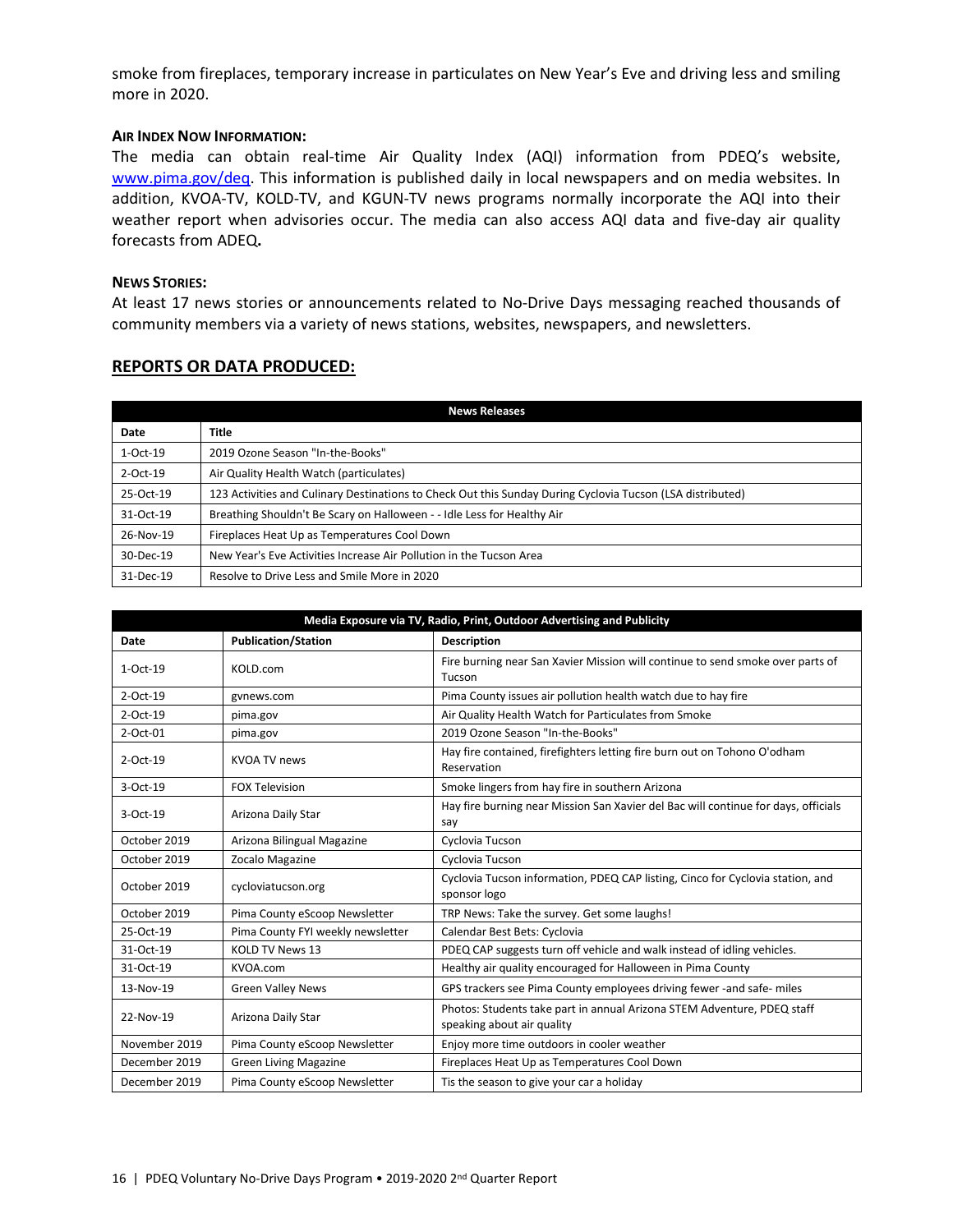# **GOAL 11: PROGRAM EVALUATION -------------------------------------------------------------**

The Voluntary No-Drive Days/Clean Air Program is evaluated in the spring annually as well as throughout the year to assess effectiveness of the outreach and services the program provides.

## **PERCENT OF WORK COMPLETED:** 25%

## **WORK ACCOMPLISHED:**

### **YOUTH & ADULT PRESENTATION SURVEYS**

Surveys are distributed at or after presentations, as appropriate, to evaluate the effectiveness of the presentation in informing and encouraging no-drive actions among attendees. One evaluation was returned this quarter from the facilitator of an air quality presentation to an active adult community group in Sun City, Oro Valley.

### **TRAVEL REDUCTION PROGRAM SURVEYS DISTRIBUTED**

### • **New Employee Orientation Evaluations**

Staff received 64 evaluations from Pima County employees attending the Travel Reduction Program presentation at New Employee Orientations. These surveys are distributed by the Human Resources Department.

## • **Survey Monkey Evaluations**

Staff distributed short on-line surveys to Pima County employees who attended Travel Reduction Program presentations at recent New Employee Orientations. Designed to determine employee commute modes of choice, the survey is distributed every month to attendees of presentations held one month prior. The delay provides employees an opportunity to establish commute habits and acts as a timely reminder for those who have not chosen to use them to consider alternate modes for their future work commutes.

### **ANNUAL EVALUATION OF THE VNDD CLEAN AIR PROGRAM**

The annual evaluation of our outreach and education program will take place in the fourth quarter.

# **REPORTS OR DATA PRODUCED:**

### **ADULT PRESENTATION SURVEYS**

On a scale of 1 to 5, where 1 is "Low" and 5 is "High", the effectiveness of the presentation ranked:

- Increasing attendees' knowledge of environmental issues: 5
- Encouraging action to reduce air pollution: 5

### Comments:

- *Karen's presentation was very well done. The audience participants asked questions throughout, so people were engaged. The graphs were easy to understand and the videos were fun.*
- *People were very pleased and we received many positive comments as they departed. There were also a few "thumbs up" as they left. Great "give aways" too!*

### **NEW EMPLOYEE ORIENTATION EVALUATIONS**

Overall, the topic is relevant to participants, presentations were clear, and the quality of the presentation materials either exceeded or met the expectations of the attendees. Of the 64 Pima County employees submitting evaluations, several made comments regarding the Travel Reduction Program presentation. Comments include:

- *Fun and high energy.*
- *Great energy.*
- *She was very sweet and insightful.*
- *High energy presenter.*
- *Sometimes hard to hear (from the back)*
- 17 | PDEQ Voluntary No-Drive Days Program 2019-2020 2<sup>nd</sup> Quarter Report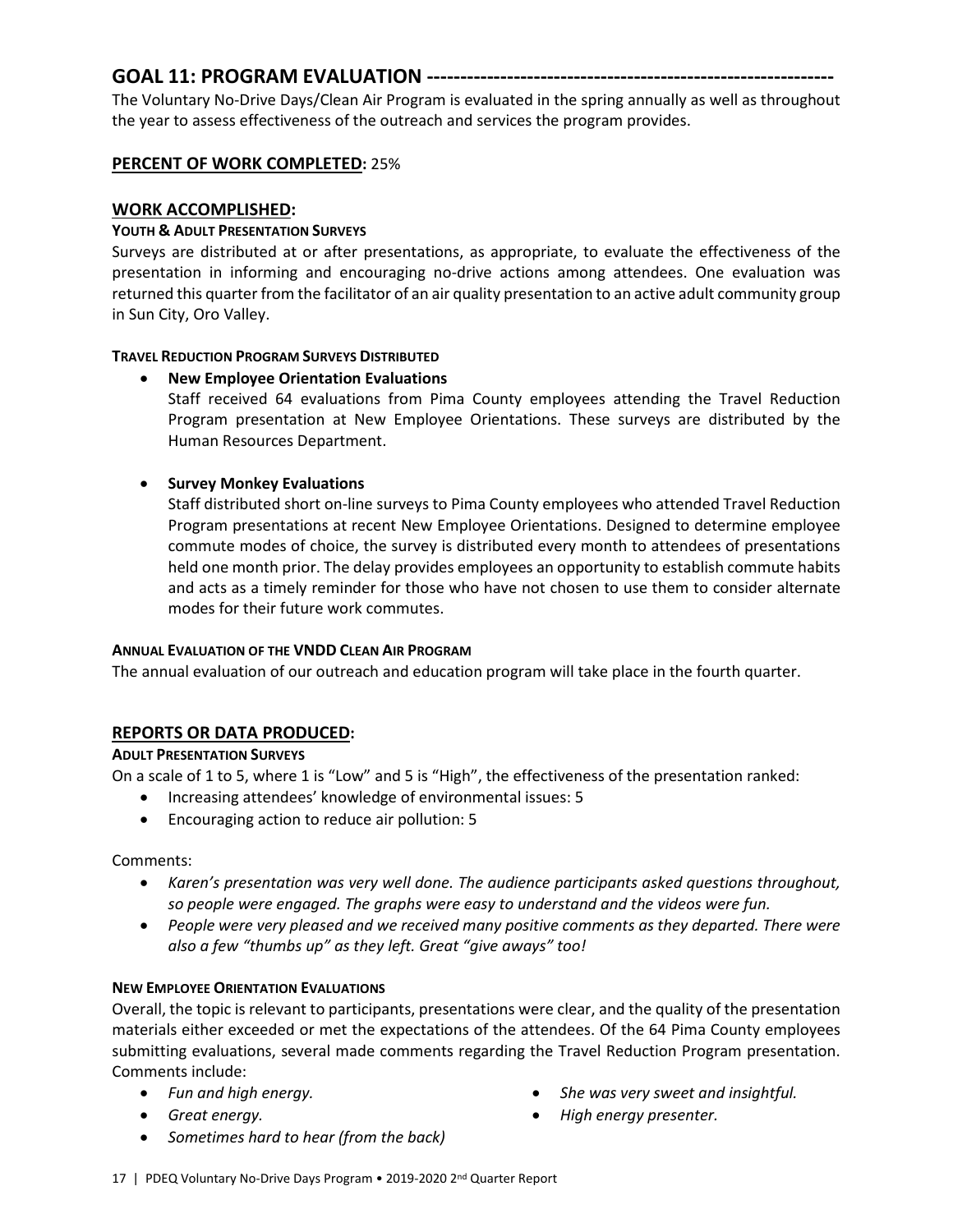- *Wow! Great presenter, and her enthusiasm is infectious.*
- *Loved her energy!*
- *Most of my job is outreach so we have to drive.*
- *I've never worked at a place I could take mass transit or long term car pooling.*
- *Very good.*

# • *Very energetic. Love it.*

- *Skye was very upbeat and made it very fun!*
- *High energy speaker.*
- *Awesome energy! We all need to power walk!*
- *Love her energy.*

# **TRP SURVEY MONKEY SURVEYS OF NEW PIMA COUNTY EMPLOYEES**

When asked what modes of transportation participants use for their work commutes at least one day per week, alternate modes including transit, carpool, bike and walk represent 44% of those trips.

- Surveys distributed to Pima County employees this quarter: 111
- Responses received: 29 (26% response rate)
- Vehicle miles traveled avoided per year by these respondents: 22,100
- Pounds of air pollution and greenhouse gases reduced per year: 18,889

Fourteen respondents also left comments while taking the survey this quarter, including:

- *It provides other options. I hope to use one of those options in the future.*
- *I thought the presentation was great. I noticed that there were parking discount incentives for carpool and reduced bus fares for bus riders. If the goal is to improve air quality, I would suggest parking discounts also be offered to electric car owners, and possibly hybrid owners as well. If the goal is to cut down on the amount of parking spots being used, then no incentive would be needed for those drivers.*
- *I appreciated the complimentary SunGO cards so I could try out the bus and streetcar and figure out what would work for me.*
- *Perfect.*
- *It did inform me of alternatives to consider if my circumstances change.*
- *Sadly, there are no bus stops that are remotely proximal to my home, so looking into vanpool/carpool options.*
- *I do not own a car.*
- *If I was able to move closer to the downtown area I may be able to take alternate modes of transportation. If we knew of the real estate closer to our locations this would be helpful.*
- *I just wish I lived in town where I would be able to partake in the alternate routes!*
- *The documentation was fine, but setting up the subsidy program was a pain. Not to mention that there was an error in the HR benefits page. But a clear clean detailed documentation of step by steps will help future people who want to join the program. Otherwise I found it stressful and I had to send out a lot of emails just to find the right people to figure it all out. (Everyone was mostly nice but this would help to reduce stress for all parties.) Also if there already is a step by step guide, I either read it and it wasn't complete or it is not in an easily accessible location. Thank you!*
- *Helping to navigate the SunGo vs. SunTran website would be helpful. Also, help understanding the schedules and routes. The SunGO card helped a lot! It let me try the bus without committing.*
- *It was informative especially for someone who may be both new to the job and new to Tucson.*
- *Waiting for over a month for a discounted bus pass is inconvenient. Even then, it doesn't seem that the pass can be counted on - no money for my bus pass was deducted from my check this month. If I'm unable to obtain one for December after following the procedure properly and waiting almost 6 weeks after my hire date, I'll probably just start driving as the full fare is comparable to parking fees. Good intentions, but this program seems poorly administered.*
- *Thank you!*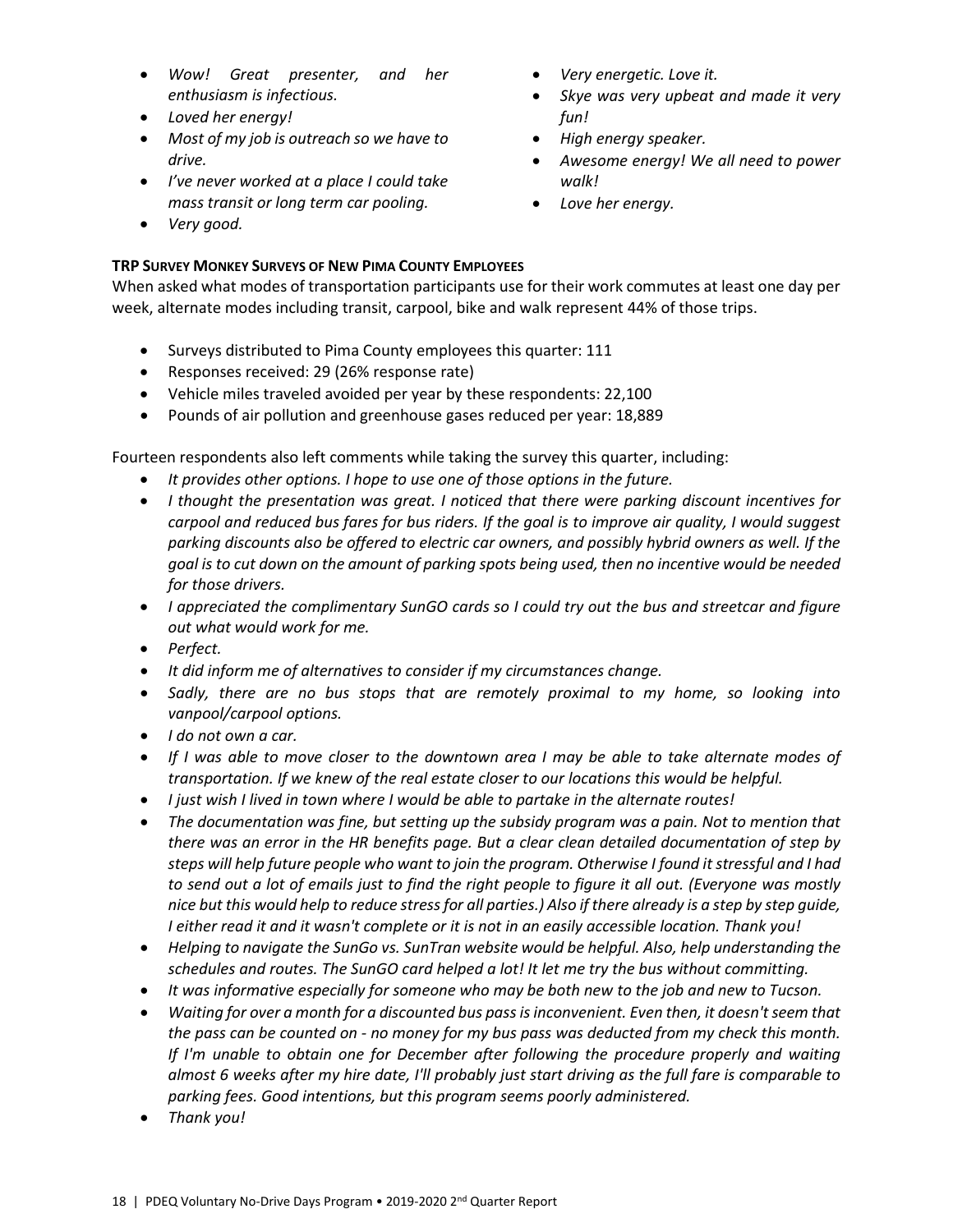# **GOAL 12: RESEARCH EMISSIONS REDUCTIONS METHODOLOGIES ---------------------**

Staff is available to participate in conference calls or meetings with ADEQ and TRP agencies to discuss methodologies that calculate emission reductions and benefits that result from VNDD activities.

### **PERCENT OF WORK COMPLETED:** 50%

### **WORK ACCOMPLISHED:**

### **MEETING WITH ADEQ**

Staff participated in an in-person meeting at ADEQ on October 18 with Maricopa County, Pinal County, Valley Metro, and the Pima Association of Governments for a sharing session about each entities' programs. Discussion included work commute options that may increase employee quality of life and act as employee satisfaction and retention, increasing survey response rates, the need to make promotions personal, focusing messaging on health associated with air quality, and reference to Maricopa County's *Commit to One Day* campaign.

Staff also met with ADEQ contract managers on October 21 to discuss the VNDD/Clean Air Program.

## **PUBLIC OUTREACH CONFERENCE CALL**

Staff participated in a National Association of Clean Air Agencies conference call on October 10 regarding *Tools and Strategies for Authentic Community Engagement*. Presenters provided information on connecting with the public by building relationships and engaging in shared leaderships. They stressed the need for "radical hospitality" by providing child watch services, refreshments, transportation reimbursement and working with stakeholders to set the agendas for meetings.

They discussed providing funding for projects that protect public health such as school air filtration systems and providing grants for community projects. Youth conference and scholarship programs, building local coalitions between agencies and residents, and adhering to community-led principles in developing strategies and programs are additional topics discussed at this call.

No presenter or listener could provide resources when PDEQ staff asked if anyone was using metrics that measures the effectiveness of outreach and education in reducing vehicle miles traveled.

# **GOAL 13: DECREASE NUMBER OF VEHICLE MILES TRAVELED IN PIMA COUNTY ---**

Staff gathers data from surveys, contests and databases administered and/or promoted by VND program to estimate the reduction in vehicle miles traveled associated with the program. The goal for this fiscal year is to decrease vehicle miles traveled by 1.75% in Pima County.

### **PERCENT OF WORK COMPLETED:** 50%

# **WORK ACCOMPLISHED:**

Of eight survey instruments attempting to measure vehicle miles reduced related to VNDD outreach, data is available for six items this quarter. More data from other metrics will be available as we progress through the fiscal year.